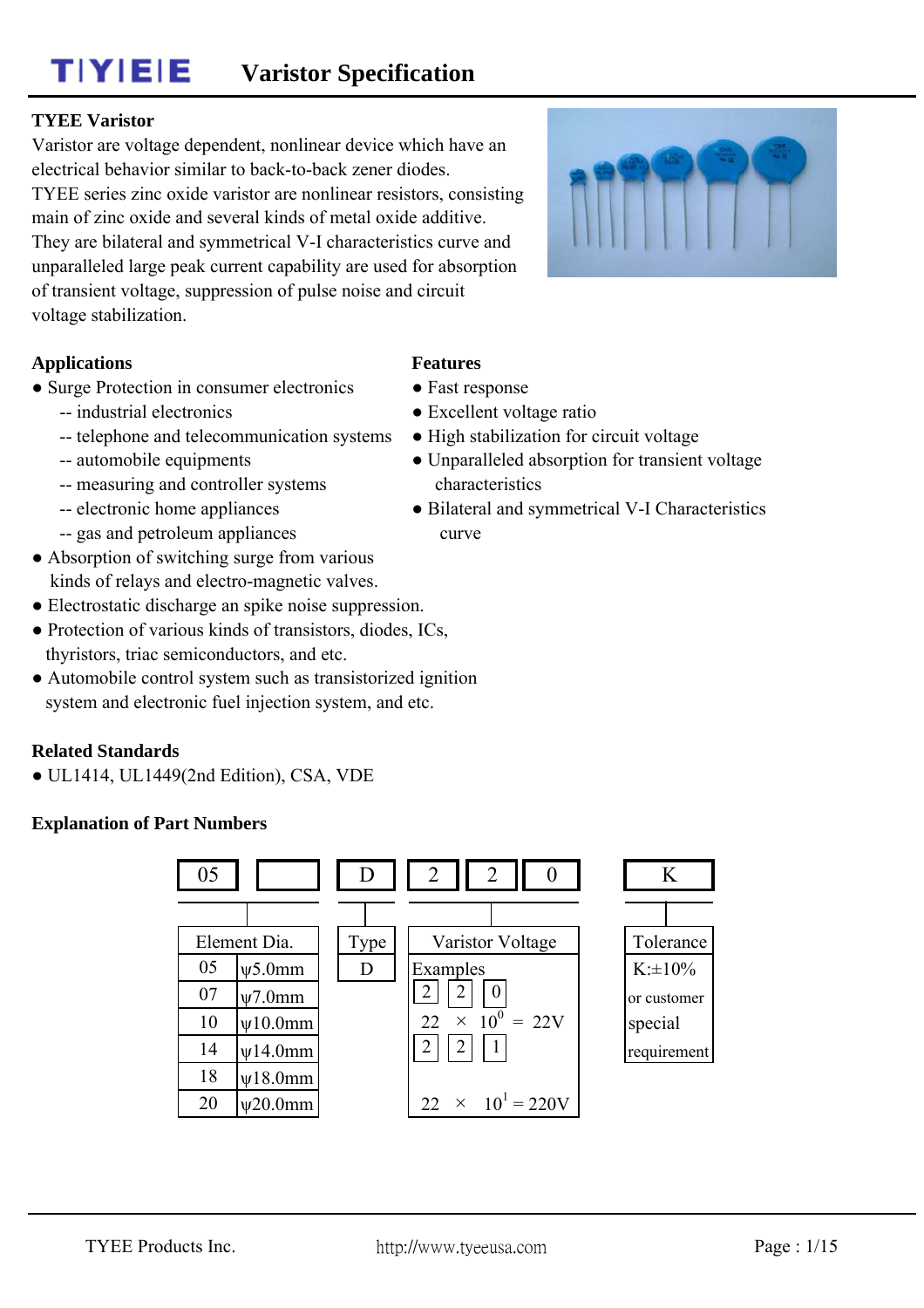#### **Device Ratings and Characteristics 05D Series**

| Part No. | Maximum            |     |      | Varistor                        |      |       | <b>Clamping Voltage</b> | Maximum         | Maximum        | Rated | Typical         |                                                                                                      |
|----------|--------------------|-----|------|---------------------------------|------|-------|-------------------------|-----------------|----------------|-------|-----------------|------------------------------------------------------------------------------------------------------|
|          | Allowable          |     |      | Voltage                         |      |       | @ Test Current          | Energy          | Peak Current   | Power | Capacitance     |                                                                                                      |
| Device   | Voltage            |     |      | $(\text{\textcircled{a}0.1mA})$ |      |       | $(8/20 \mu s)$          | (J)             | $(8/20 \mu s)$ |       | $(\omega$ 1KHz) | <b>Standards</b>                                                                                     |
| Marking  | $ACrms(V)$ $DC(V)$ |     | Min. | Vb(Vdc)                         | Max. | Vc(V) | Ip(A)                   | $10/1000 \mu s$ | (A)            | (W)   | (pF)            |                                                                                                      |
| 05D180K  | 11                 | 14  | 14.4 | 18                              | 21.6 | 44    | $\mathbf{1}$            | 0.4             | 100            | 0.01  | 1600            | $\stackrel{\wedge}{\bowtie}$                                                                         |
| 05D220K  | 14                 | 18  | 18.7 | 22                              | 26.0 | 51    | $\mathbf{1}$            | 0.5             | 100            | 0.01  | 1500            | $\frac{1}{\sqrt{2}}$                                                                                 |
| 05D270K  | 17                 | 22  | 23.0 | 27                              | 31.1 | 60    | $\mathbf{1}$            | 0.6             | 100            | 0.01  | 1450            | $\stackrel{\wedge}{\bowtie}$                                                                         |
| 05D330K  | 20                 | 26  | 29.5 | 33                              | 36.5 | 73    | $\mathbf{1}$            | 0.8             | 100            | 0.01  | 1400            | $\stackrel{\wedge}{\bowtie}$                                                                         |
| 05D390K  | 25                 | 31  | 35   | 39                              | 46   | 86    | $\mathbf{1}$            | 0.9             | 100            | 0.01  | 700             | $\stackrel{\wedge}{\bowtie}$                                                                         |
| 05D470K  | 30                 | 38  | 42   | 47                              | 55   | 104   | $\mathbf{1}$            | 1.1             | 100            | 0.01  | 650             | $\stackrel{\wedge}{\bowtie}$                                                                         |
| 05D560K  | 35                 | 45  | 50   | 56                              | 66   | 123   | $\mathbf{1}$            | 1.3             | 100            | 0.01  | 600             | $\stackrel{\wedge}{\bowtie}$                                                                         |
| 05D680K  | 40                 | 56  | 61   | 68                              | 80   | 150   | $\mathbf{1}$            | 1.6             | 100            | 0.01  | 580             | $\frac{1}{\sqrt{2}}$                                                                                 |
| 05D820K  | 50                 | 65  | 74   | 82                              | 90   | 145   | 5                       | 2.5             | 400            | 0.10  | 310             | ☆<br>$\circledcirc$                                                                                  |
| 05D101K  | 60                 | 85  | 90   | 100                             | 110  | 175   | 5                       | 3.0             | 400            | 0.10  | 290             | $x^2$<br>$\circledcirc$                                                                              |
| 05D121K  | 75                 | 100 | 108  | 120                             | 132  | 210   | 5                       | 4.0             | 400            | 0.10  | 270             | $\overleftrightarrow{x}$<br>$\circledcirc$                                                           |
| 05D151K  | 95                 | 125 | 135  | 150                             | 165  | 260   | 5                       | 4.8             | 400            | 0.10  | 240             | $\overleftrightarrow{x}$<br>$\circledcirc$                                                           |
| 05D181K  | 115                | 150 | 162  | 180                             | 198  | 325   | 5                       | 5.9             | 400            | 0.10  | 140             | $\frac{1}{\lambda}$<br>$\circledcirc$                                                                |
| 05D201K  | 130                | 170 | 185  | 200                             | 225  | 355   | 5                       | 6.5             | 400            | 0.10  | 120             | $\stackrel{\leftrightarrow}{\alpha} \triangle \stackrel{\times}{\gg} \circledcirc$                   |
| 05D221K  | 140                | 180 | 198  | 220                             | 242  | 380   | 5                       | 7.0             | 400            | 0.10  | 110             | $\quad \  \  \, \forall x \wedge x \in \mathbb{R}$                                                   |
| 05D241K  | 150                | 200 | 216  | 240                             | 264  | 415   | 5                       | 8.0             | 400            | 0.10  | 110             | $\stackrel{~}{\rtimes}\;\triangle \; {\stackrel{{\scriptstyle \times}}{\scriptstyle \times}}\;\odot$ |
| 05D271K  | 175                | 225 | 247  | 270                             | 303  | 475   | 5                       | 8.5             | 400            | 0.10  | 100             | $\stackrel{<}{\rtimes}\triangle \stackrel{<}{\rtimes} \textcircled{0}$                               |
| 05D301K  | 195                | 250 | 270  | 300                             | 330  | 505   | 5                       | 9.0             | 400            | 0.10  | 100             | $\quad \  \  \, \forall x \wedge x \in \mathbb{R}$                                                   |
| 05D331K  | 210                | 275 | 297  | 330                             | 363  | 600   | 5                       | 10.0            | 400            | 0.10  | 90              | $\quad \  \  \, \uparrow \Delta \times \odot$                                                        |
| 05D361K  | 230                | 300 | 324  | 360                             | 396  | 620   | 5                       | 10.0            | 400            | 0.10  | 80              | $\stackrel{<}{\rtimes}\triangle \stackrel{<}{\rtimes} \textcircled{0}$                               |
| 05D391K  | 250                | 320 | 351  | 390                             | 429  | 675   | 5                       | 12.0            | 400            | 0.10  | 80              | $\stackrel{<}{\rtimes}\triangle \stackrel{<}{\rtimes} \textcircled{0}$                               |
| 05D431K  | 275                | 350 | 387  | 430                             | 473  | 745   | 5                       | 13.0            | 400            | 0.10  | 70              | $\stackrel{~}{\rtimes}\;\triangle \; {\stackrel{{\scriptstyle \times}}{\scriptstyle \times}}\;\odot$ |
| 05D471K  | 300                | 385 | 423  | 470                             | 517  | 810   | 5                       | 15.0            | 400            | 0.10  | 70              | $\stackrel{<}{\rtimes}\triangle \stackrel{<}{\rtimes} \textcircled{0}$                               |
| 05D511K  | 320                | 410 | 459  | 510                             | 561  | 880   | 5                       | 15.0            | 400            | 0.10  | 65              | $\quad \  \  \, \forall x \wedge x \in \mathbb{R}$                                                   |
| 05D561K  | 350                | 460 | 504  | 560                             | 616  | 940   | 5                       | 15.0            | 400            | 0.10  | 65              | $\stackrel{~}{\rtimes}\;\triangle \; {\stackrel{{\scriptstyle \times}}{\scriptstyle \times}}\;\odot$ |
| 05D621K  | 385                | 505 | 558  | 620                             | 682  | 1050  | 5                       | 15.0            | 400            | 0.10  | 65              | $\forall\;\Delta\;\mathbb{X}\; \textcircled{\footnotesize{1}}$                                       |
| 05D681K  | 420                | 560 | 612  | 680                             | 748  | 1150  | 5                       | 15.0            | 400            | 0.10  | 60              | $\quad \  \  \, \forall x \in \mathbb{R} \Rightarrow x \in \mathbb{R}$                               |
| 05D751K  | 460                | 615 | 675  | 750                             | 825  | 1290  | 5                       | 15.0            | 400            | 0.10  | 60              | $\stackrel{~}{\rtimes}\;\triangle \; {\stackrel{{\scriptstyle \times}}{\scriptstyle \times}}\;\odot$ |

## **Application Notes for UL Recognized Components**

Related Standards

| Standard No.   | UL 1414             | UL $1449(2nd Edition)$   | CSA                     | VDE                  |
|----------------|---------------------|--------------------------|-------------------------|----------------------|
| Title          | Across-The-Line     | <b>Transient Voltage</b> | Accessories and Parts   | Varistors for use in |
|                | Components          | <b>Surge Suppressors</b> | for Electronic Products | Electronic equipment |
| File No.       | E <sub>165143</sub> | E <sub>150709</sub>      | LR109736-1              | 21557-4790-001       |
| <b>Symbols</b> |                     | ☆                        | $\times$                | (O)                  |

#### **Selection guide**

1.Determine the necessary steady-state voltage (working voltage).

2.Establish the transient energy absorbed by the varistor

3.Calculate the peak transient current through the varistor

4.Determine power dissipation requirement.

5.Select a model to provide the required voltage-clamping characteristics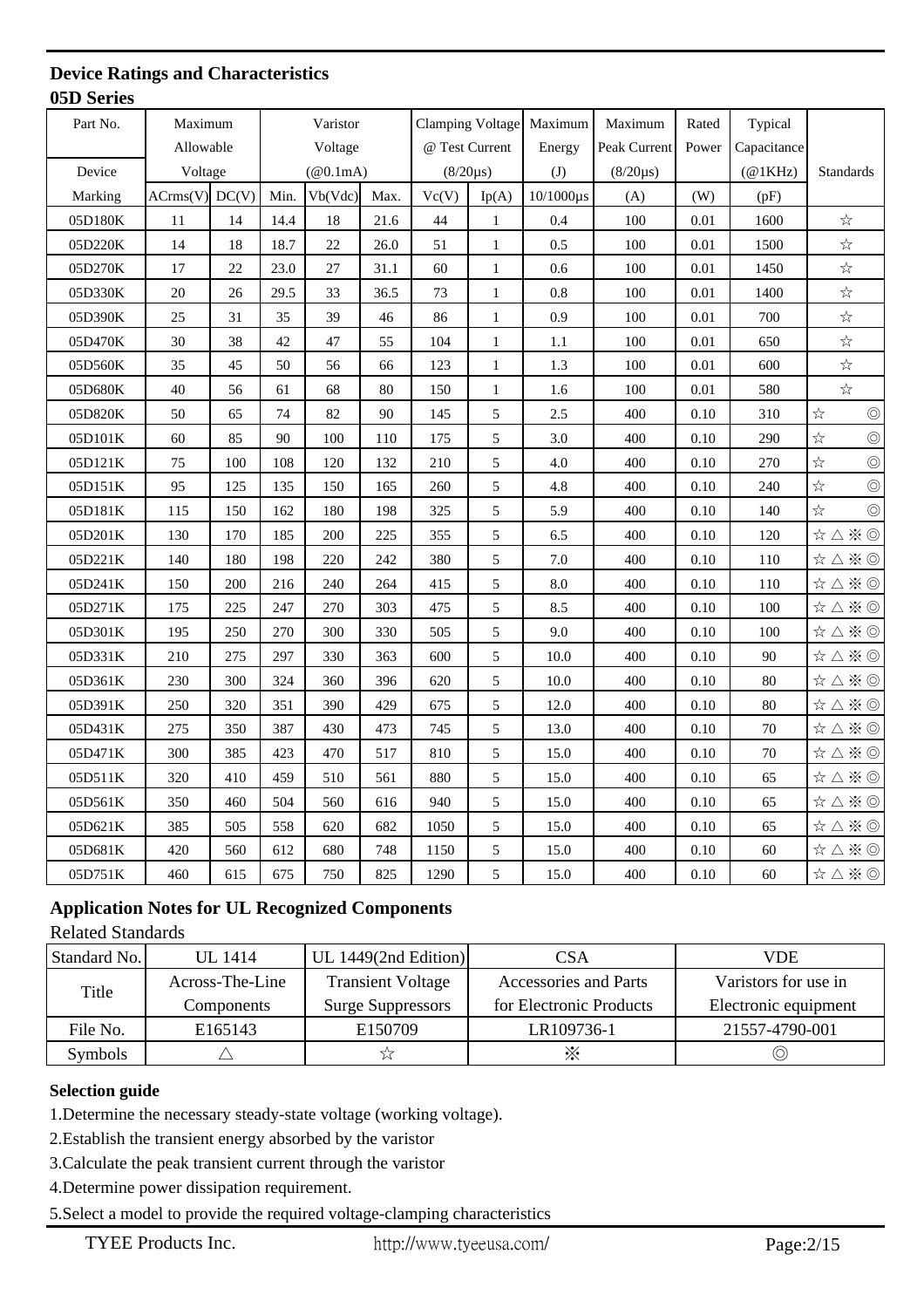| 07D Series |                    |     |      |               |      |                |                         |                 |                |       |                         |                                                                                    |
|------------|--------------------|-----|------|---------------|------|----------------|-------------------------|-----------------|----------------|-------|-------------------------|------------------------------------------------------------------------------------|
| Part No.   | Maximum            |     |      | Varistor      |      |                | <b>Clamping Voltage</b> | Maximum         | Maximum        | Rated | Typical                 |                                                                                    |
|            | Allowable          |     |      | Voltage       |      | @ Test Current |                         | Energy          | Peak Current   | Power | Capacitance             |                                                                                    |
| Device     | Voltage            |     |      | $(\omega 1m)$ |      | $(8/20 \mu s)$ |                         | (J)             | $(8/20 \mu s)$ |       | $(\textcircled{a}1KHz)$ | <b>Standards</b>                                                                   |
| Marking    | $ACrms(V)$ $DC(V)$ |     | Min. | Vb(Vdc)       | Max. | Vc(V)          | Ip(A)                   | $10/1000 \mu s$ | (A)            | (W)   | (pF)                    |                                                                                    |
| 07D180K    | 11                 | 14  | 14.4 | 18            | 21.6 | 42             | 2.5                     | 0.9             | 250            | 0.02  | 3800                    | $z^{\prime\hspace{-0.1cm}\prime}_{\hspace{-0.1cm}\prime\hspace{-0.1cm}\gamma}$     |
| 07D220K    | 14                 | 18  | 18.7 | 22            | 26.0 | 47             | 2.5                     | 1.1             | 250            | 0.02  | 3600                    | $\preccurlyeq_\sphericalangle$                                                     |
| 07D270K    | 17                 | 22  | 23.0 | 27            | 31.1 | 53             | 2.5                     | 1.4             | 250            | 0.02  | 3400                    | $\stackrel{\wedge}{\bowtie}$                                                       |
| 07D330K    | 20                 | 26  | 29.5 | 33            | 36.5 | 65             | 2.5                     | 1.7             | 250            | 0.02  | 2900                    | $\stackrel{\wedge}{\bowtie}$                                                       |
| 07D390K    | 25                 | 31  | 35   | 39            | 43   | 77             | 2.5                     | 2.1             | 250            | 0.02  | 1600                    | $\stackrel{\wedge}{\bowtie}$                                                       |
| 07D470K    | 30                 | 38  | 42   | 47            | 52   | 93             | 2.5                     | 2.5             | 250            | 0.02  | 1550                    | $\stackrel{\wedge}{\bowtie}$                                                       |
| 07D560K    | 35                 | 45  | 50   | 56            | 62   | 110            | 2.5                     | 3.1             | 250            | 0.02  | 1500                    | $\preccurlyeq_\sphericalangle$                                                     |
| 07D680K    | 40                 | 56  | 61   | 68            | 75   | 135            | 2.5                     | 3.6             | 250            | 0.02  | 1200                    | $\stackrel{\wedge}{\bowtie}$                                                       |
| 07D820K    | 50                 | 65  | 74   | 82            | 90   | 135            | 10                      | 5.5             | 1200           | 0.25  | 860                     | $\stackrel{\wedge}{\bowtie}$<br>$\circledcirc$                                     |
| 07D101K    | 60                 | 85  | 90   | 100           | 110  | 165            | 10                      | 6.5             | 1200           | 0.25  | 750                     | $\stackrel{\wedge}{\bowtie}$<br>$\circledcirc$                                     |
| 07D121K    | 75                 | 100 | 108  | 120           | 132  | 200            | 10                      | 7.8             | 1200           | 0.25  | 530                     | $\stackrel{\wedge}{\bowtie}$<br>$\circledcirc$                                     |
| 07D151K    | 95                 | 125 | 135  | 150           | 165  | 250            | 10                      | 9.7             | 1200           | 0.25  | 410                     | $\circledcirc$<br>$\stackrel{\wedge}{\bowtie}$                                     |
| 07D181K    | 115                | 150 | 162  | 180           | 198  | 300            | 10                      | 11.7            | 1200           | 0.25  | 300                     | $\stackrel{\wedge}{\bowtie}$<br>$\circledcirc$                                     |
| 07D201K    | 130                | 170 | 185  | 200           | 225  | 340            | 10                      | 13.0            | 1200           | 0.25  | 250                     | $\stackrel{\leftrightarrow}{\alpha} \triangle \stackrel{\times}{\gg} \circledcirc$ |
| 07D221K    | 140                | 180 | 198  | 220           | 242  | 360            | 10                      | 14.0            | 1200           | 0.25  | 250                     | $\stackrel{.}{\rtimes}\triangle \stackrel{.}{\rtimes}\circledcirc$                 |
| 07D241K    | 150                | 200 | 216  | 240           | 264  | 395            | 10                      | 15.0            | 1200           | 0.25  | 240                     | $\stackrel{\star}{\rtimes}\triangle \stackrel{\times}{\rtimes} \textcircled{0}$    |
| 07D271K    | 175                | 225 | 247  | 270           | 303  | 455            | 10                      | 18.0            | 1200           | 0.25  | 220                     | $\quad \  \  \, \forall x \in \mathbb{R} \Rightarrow x \in \mathbb{R}$             |
| 07D301K    | 195                | 250 | 270  | 300           | 330  | 500            | 10                      | 20.0            | 1200           | 0.25  | 190                     | $\mathbb{A} \wedge \mathbb{A} \otimes \mathbb{C}$                                  |
| 07D331K    | 210                | 275 | 297  | 330           | 363  | 550            | 10                      | 25.0            | 1200           | 0.25  | 180                     | $\mathbb{R} \wedge \mathbb{R} \rightarrow \mathbb{R}$                              |
| 07D361K    | 230                | 300 | 324  | 360           | 396  | 595            | 10                      | 25.0            | 1200           | 0.25  | 170                     | $\forall x \wedge \aleph \odot$                                                    |
| 07D391K    | 250                | 320 | 351  | 390           | 429  | 650            | 10                      | 25.0            | 1200           | 0.25  | 160                     | $\stackrel{\star}{\rtimes}\triangle \stackrel{\times}{\rtimes} \textcircled{0}$    |
| 07D431K    | 275                | 350 | 387  | 430           | 473  | 710            | 10                      | 28.0            | 1200           | 0.25  | 150                     | $\forall \Delta \ge 0$                                                             |
| 07D471K    | 300                | 385 | 423  | 470           | 517  | 775            | 10                      | 30.0            | 1200           | 0.25  | 130                     | $\mathbb{R} \wedge \mathbb{R} \rightarrow \mathbb{R}$                              |
| 07D511K    | 320                | 410 | 459  | 510           | 561  | 845            | 10                      | 30.0            | 1200           | 0.25  | 120                     | $\forall x \wedge \dot{x} \odot$                                                   |
| 07D561K    | 350                | 460 | 504  | 560           | 616  | 915            | 10                      | 30.0            | 1200           | 0.25  | 120                     | $\stackrel{+}{\rtimes}\triangle \stackrel{\times}{\times} \textcircled{1}$         |
| 07D621K    | 385                | 505 | 558  | 620           | 682  | 1025           | 10                      | 30.0            | 1200           | 0.25  | 120                     | $\mathbb{X} \wedge \mathbb{X} \otimes$                                             |
| 07D681K    | 420                | 560 | 612  | 680           | 748  | 1120           | 10                      | 30.0            | 1200           | 0.25  | 110                     | $\quad \  \  \, \forall x \wedge x \otimes y$                                      |
| 07D751K    | 460                | 615 | 675  | 750           | 825  | 1240           | 10                      | 33.0            | 1200           | 0.25  | 100                     | $\mathbb{X} \wedge \mathbb{X} \otimes$                                             |
| 07D781K    | 485                | 640 | 702  | 780           | 858  | 1290           | 10                      | 37.0            | 1200           | 0.25  | 90                      | $\mathbb{R} \wedge \mathbb{R} \rightarrow \mathbb{R}$                              |
| 07D821K    | 510                | 670 | 738  | 820           | 902  | 1355           | 10                      | 40.0            | 1200           | 0.25  | 90                      | $\stackrel{+}{\rtimes}\triangle \stackrel{+}{\rtimes}\circledcirc  $               |

## Related Standards

| Standard No. | UL 1414             | UL $1449(2nd Edition)$   | CSA                          | VDE                  |
|--------------|---------------------|--------------------------|------------------------------|----------------------|
| Title        | Across-The-Line     | <b>Transient Voltage</b> | <b>Accessories and Parts</b> | Varistors for use in |
|              | Components          | <b>Surge Suppressors</b> | for Electronic Products      | Electronic equipment |
| File No.     | E <sub>165143</sub> | E150709                  | LR109736-1                   | 21557-4790-001       |
| Symbols      |                     | ☆                        | $\times$                     |                      |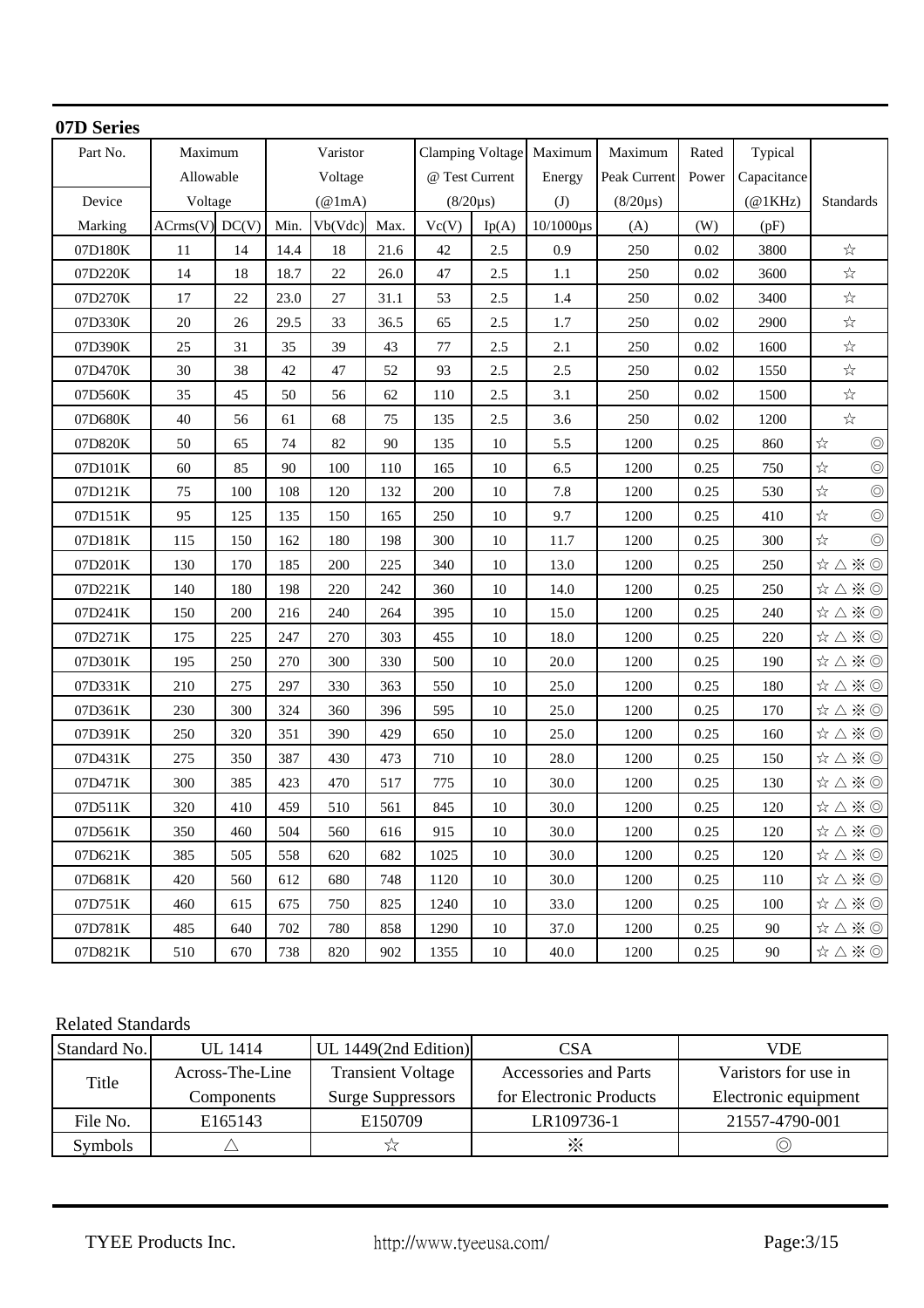| 10D Series |           |       |      |                         |      |                |                         |                 |                |          |                         |                                                                          |
|------------|-----------|-------|------|-------------------------|------|----------------|-------------------------|-----------------|----------------|----------|-------------------------|--------------------------------------------------------------------------|
| Part No.   | Maximum   |       |      | Varistor                |      |                | <b>Clamping Voltage</b> | Maximum         | Maximum        | Rated    | Typical                 |                                                                          |
|            | Allowable |       |      | Voltage                 |      |                | @ Test Current          | Energy          | Peak Current   | Power    | Capacitance             |                                                                          |
| Device     | Voltage   |       |      | $(\textcircled{a}$ 1mA) |      | $(8/20 \mu s)$ |                         | (J)             | $(8/20 \mu s)$ |          | $(\textcircled{a}1KHz)$ | Standards                                                                |
| Marking    | ACrms(V)  | DC(V) | Min. | Vb(Vdc)                 | Max. | Vc(V)          | Ip(A)                   | $10/1000 \mu s$ | (A)            | (W)      | (pF)                    |                                                                          |
| 10D180K    | 11        | 14    | 14.4 | 18                      | 21.6 | 39             | 5                       | 2.1             | 500            | 0.05     | 16000                   | $\stackrel{\wedge}{\bowtie}$                                             |
| 10D220K    | 14        | 18    | 18.7 | 22                      | 26.0 | 43             | 5                       | 2.5             | 500            | 0.05     | 11000                   | $\stackrel{\wedge}{\bowtie}$                                             |
| 10D270K    | 17        | 22    | 23.0 | 27                      | 31.1 | 53             | $\mathfrak{S}$          | 3.0             | 500            | 0.05     | 8000                    | $\stackrel{\wedge}{\bowtie}$                                             |
| 10D330K    | $20\,$    | 26    | 29.5 | 33                      | 36.5 | 65             | 5                       | $4.0$           | 500            | 0.05     | 6300                    | $\preceq^\wedge_\curvearrowright$                                        |
| 10D390K    | 25        | 31    | 35   | 39                      | 43   | 77             | 5                       | 4.6             | 500            | 0.05     | 5200                    | $\stackrel{\wedge}{\bowtie}$                                             |
| 10D470K    | $30\,$    | 38    | 42   | 47                      | 52   | 93             | 5                       | 5.5             | 500            | 0.05     | 4600                    | $\stackrel{\wedge}{\bowtie}$                                             |
| 10D560K    | 35        | 45    | 50   | 56                      | 62   | 110            | 5                       | $7.0\,$         | 500            | 0.05     | 3750                    | $\stackrel{\wedge}{\bowtie}$                                             |
| 10D680K    | 40        | 56    | 61   | 68                      | 75   | 135            | $\mathfrak{S}$          | 8.2             | 500            | 0.05     | 2800                    | $\stackrel{\wedge}{\bowtie}$                                             |
| 10D820K    | 50        | 65    | 74   | 82<br>90                |      | 135            | 25                      | 12.0            | 2500           | 0.40     | 1920                    | $\stackrel{\wedge}{\bowtie}$<br>$\circledcirc$                           |
| 10D101K    | 60        | 85    | 90   | 100                     | 110  | 165            | 25                      | 15.0            | 2500           | 0.40     | 1800                    | $\stackrel{\wedge}{\bowtie}$<br>$\circledcirc$                           |
| 10D121K    | 75        | 100   | 108  | 120                     | 132  | 200            | 25                      | 18.0            | 2500           | 0.40     | 1500                    | $\stackrel{\wedge}{\bowtie}$<br>$\circledcirc$                           |
| 10D151K    | 95        | 125   | 135  | 150                     | 165  | 250            | 25                      | 22.0            | 2500           | 0.40     | 1200                    | $\stackrel{\wedge}{\bowtie}$<br>$\circledcirc$                           |
| 10D181K    | 115       | 150   | 162  | 180                     | 198  | 300            | 25                      | 27.0            | 2500           | 0.40     | 620                     | $\stackrel{\wedge}{\bowtie}$<br>$\circledcirc$                           |
| 10D201K    | 130       | 170   | 185  | 200                     | 225  | 340            | 25                      | 30.0            | 2500           | 0.40     | 570                     | $\quad \  \  \, \forall x \wedge x \otimes y$                            |
| 10D221K    | 140       | 180   | 198  | 220                     | 242  | 360            | 25                      | 32.0            | 2500           | 0.40     | 560                     | $\quad \  \  \, \forall x \in \mathbb{R} \Rightarrow x \in \mathbb{R}$   |
| 10D241K    | 150       | 200   | 216  | 240                     | 264  | 395            | 25                      | 35.0            | 2500           | 0.40     | 550                     | $\mathbb{R} \wedge \mathbb{R} \rightarrow \mathbb{R}$                    |
| 10D271K    | 175       | 225   | 247  | 270                     | 303  | 455            | 25                      | 40.0            | 2500           | 0.40     | 530                     | $\forall x \wedge \exists x \odot$                                       |
| 10D301K    | 195       | 250   | 270  | 300                     | 330  | 500            | 25                      | 42.0            | 2500           | 0.40     | 500                     | $\forall x \wedge \mathbf{N} \oplus$                                     |
| 10D331K    | 210       | 275   | 297  | 330                     | 363  | 550            | 25                      | 47.0            | 2500           | 0.40     | 450                     | $\hat{\varphi} \wedge \hat{\mathbf{X}}$                                  |
| 10D361K    | 230       | 300   | 324  | 360                     | 396  | 595            | 25                      | 47.0            | 2500           | 0.40     | 450                     | $\quad \  \  \, \forall x \in \mathbb{R} \Rightarrow x \in \mathbb{R}$   |
| 10D391K    | 250       | 320   | 351  | 390                     | 429  | 650            | 25                      | 60.0            | 2500           | 0.40     | 430                     | $\stackrel{\star}{\alpha} \triangle \stackrel{\times}{\gg} \circledcirc$ |
| 10D431K    | 275       | 350   | 387  | 430                     | 473  | 710            | 25                      | 65.0            | 2500           | 0.40     | 400                     | $\forall x \wedge \mathbf{N} \oplus$                                     |
| 10D471K    | 300       | 385   | 423  | 470                     | 517  | 775            | 25                      | 70.0            | 2500           | 0.40     | 300                     | $\mathbb{Q}\times\triangle\mathbb{X}$                                    |
| 10D511K    | 320       | 410   | 459  | 510                     | 561  | 845            | $25\,$                  | 70.0            | 2500           | $0.40\,$ | 260                     | $\quad \  \  \, \forall x \wedge x \wedge y$                             |
| 10D561K    | 350       | 460   | 504  | 560                     | 616  | 915            | 25                      | 70.0            | 2500           | 0.40     | 200                     | $\quad \  \  \, \forall x \wedge x \otimes y$                            |
| 10D621K    | 385       | 505   | 558  | 620                     | 682  | 1025           | 25                      | 70.0            | 2500           | 0.40     | 170                     | $\quad \  \  \, \forall \Delta \divideontimes \Theta$                    |
| 10D681K    | 420       | 560   | 612  | 680                     | 748  | 1120           | 25                      | 70.0            | 2500           | 0.40     | 160                     | $\forall x \wedge \mathbf{N} \oplus$                                     |
| 10D751K    | 460       | 615   | 675  | 750                     | 825  | 1240           | 25                      | 75.0            | 2500           | 0.40     | 150                     | $\quad \  \  \, \forall x \wedge x \otimes y$                            |
| 10D781K    | 485       | 640   | 702  | 780                     | 858  | 1290           | 25                      | 80.0            | 2500           | 0.40     | 150                     | $\mathbb{X} \wedge \mathbb{X} \otimes$                                   |
| 10D821K    | 510       | 670   | 738  | 820                     | 902  | 1355           | 25                      | 85.0            | 2500           | 0.40     | 150                     | $\quad \  \  \, \forall x \in \mathbb{R} \, \, \forall x \in \mathbb{R}$ |
| 10D911K    | 550       | 745   | 819  | 910                     | 1001 | 1500           | 25                      | 93.0            | 2500           | 0.40     | 140                     | $\forall x \wedge \times \odot$                                          |
| 10D102K    | 625       | 825   | 900  | 1000                    | 1100 | 1650           | 25                      | 102.0           | 2500           | 0.40     | 140                     | $\mathbb{X} \wedge \mathbb{X} \otimes$                                   |
| 10D112K    | 680       | 895   | 990  | 1100                    | 1210 | 1815           | 25                      | 115.0           | 2500           | 0.40     | 130                     | $z_\mathrm{A}^\mathrm{A}$<br>$\divideontimes \otimes$                    |

## Related Standards

| Standard No.   | UL 1414             | UL $1449(2nd Edition)$   | CSA                          | VDE                  |
|----------------|---------------------|--------------------------|------------------------------|----------------------|
| Title          | Across-The-Line     | <b>Transient Voltage</b> | <b>Accessories and Parts</b> | Varistors for use in |
|                | Components          | <b>Surge Suppressors</b> | for Electronic Products      | Electronic equipment |
| File No.       | E <sub>165143</sub> | E150709                  | LR109736-1                   | 21557-4790-001       |
| <b>Symbols</b> |                     | ☆                        | $\times$                     | (O)                  |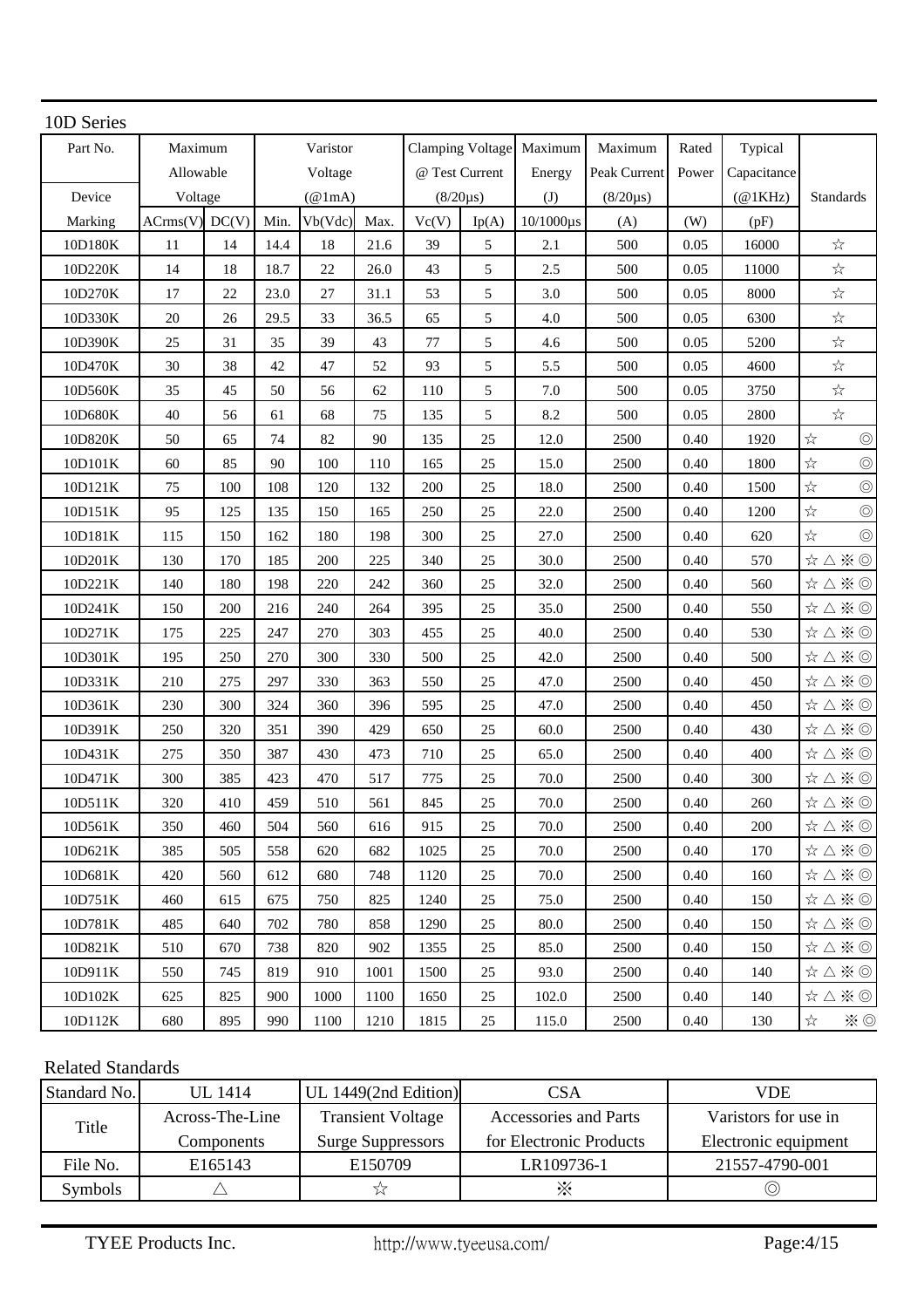| 14D Series               |                                             |                              |      |                    |            |                                   |       |                      |                      |                              |             |                                                                                                                  |
|--------------------------|---------------------------------------------|------------------------------|------|--------------------|------------|-----------------------------------|-------|----------------------|----------------------|------------------------------|-------------|------------------------------------------------------------------------------------------------------------------|
| Part No.                 | Maximum                                     |                              |      | Varistor           |            | <b>Clamping Voltage</b>           |       | Maximum              | Maximum              | Rated                        | Typical     |                                                                                                                  |
|                          | Allowable                                   |                              |      | Voltage            |            | @ Test Current                    |       | Energy               | Peak Current         | Power                        | Capacitance |                                                                                                                  |
| Device                   | Voltage                                     |                              |      | $(\mathcal{Q}1mA)$ |            | $(8/20 \mu s)$                    |       | (J)                  | $(8/20 \mu s)$       |                              | (@1KHz)     | Standards                                                                                                        |
| Marking                  | ACrms(V)                                    | DC(V)                        | Min. | Vb(Vdc)            | Max.       | Vc(V)                             | Ip(A) | $10/1000 \mu s$      | (A)                  | (W)                          | (pF)        |                                                                                                                  |
| 14D180K                  | 11                                          | 14                           | 14.4 | 18                 | 21.6       | 39                                | 10    | 4.0                  | 1000                 | 0.1                          | 25000       | $\stackrel{\wedge}{\bowtie}$                                                                                     |
| 14D220K                  | 14                                          | 18                           | 18.7 | 22                 | 26.0       | 43                                | 10    | 5.0                  | 1000                 | 0.1                          | 20000       | $\stackrel{\wedge}{\bowtie}$                                                                                     |
| 14D270K                  | 17                                          | 22                           | 23.0 | 27                 | 31.1       | 53                                | 10    | 6.0                  | 1000                 | 0.1                          | 16000       | $\stackrel{\wedge}{\bowtie}$                                                                                     |
| 14D330K                  | 20                                          | 26                           | 29.5 | 33                 | 36.5       | 65                                | 10    | 7.5                  | 1000                 | 0.1                          | 12200       | $\stackrel{\wedge}{\bowtie}$                                                                                     |
| 14D390K                  | 25                                          | 31                           | 35   | 39                 | 43         | 77                                | 10    | 8.6                  | 1000                 | 0.1                          | 7000        | $\stackrel{\wedge}{\bowtie}$                                                                                     |
| 14D470K                  | 30                                          | 38                           | 42   | 47                 | 52         | 93                                | 10    | 10.0                 | 1000                 | 0.1                          | 6750        | $\stackrel{\wedge}{\bowtie}$                                                                                     |
| 14D560K                  | 35                                          | 45                           | 50   | 56                 | 62         | 110                               | 10    | $11.0\,$             | 1000                 | 0.1                          | 6500        | $\stackrel{\wedge}{\bowtie}$                                                                                     |
| 14D680K                  | 40                                          | 56                           | 61   | 68                 | 75         | 135                               | 10    | 14.0                 | 1000                 | 0.1                          | 5500        | $\stackrel{\wedge}{\bowtie}$                                                                                     |
| 14D820K                  | 50                                          | 65                           | 74   | 82                 | 90         | 135                               | 50    | 22.0                 | 4500                 | 0.6                          | 4300        | $\stackrel{\wedge}{\bowtie}$<br>$\circledcirc$                                                                   |
| 14D101K                  | 60                                          | 85                           | 90   | 100                | 110        | 165                               | 50    | 28.0                 | 4500                 | 0.6                          | 3500        | $\circledcirc$<br>$\stackrel{\rightarrow}{\Join}$                                                                |
| 14D121K                  | 75                                          | 100                          | 108  | 120                | 132        | 200                               | 50    | 32.0                 | 4500                 | 0.6                          | 2500        | $\circledcirc$<br>$\stackrel{\wedge}{\bowtie}$                                                                   |
| 14D151K                  | 95                                          | 125                          | 135  | 150                | 165        | 250                               | 50    | 40.0                 | 4500                 | 0.6                          | 2100        | $\circledcirc$<br>$\stackrel{\wedge}{\bowtie}$                                                                   |
| 14D181K                  | 115                                         | 150                          | 162  | 180                | 198        | 300                               | 50    | 50.0                 | 4500                 | 0.6                          | 1250        | $\circledcirc$<br>$\stackrel{\wedge}{\bowtie}$                                                                   |
| 14D201K                  | 130                                         | 170                          | 185  | 200                | 225        | 340                               | 50    | 57.0                 | 4500                 | 0.6                          | 1150        | $\stackrel{+}{\sim}$ $\stackrel{+}{\sim}$ $\stackrel{+}{\sim}$ $\stackrel{+}{\sim}$                              |
| 14D221K                  | 140                                         | 180                          | 198  | 220                | 242        | 360                               | 50    | 60.0                 | 4500                 | 0.6                          | 1100        | $\forall \Delta \ge 0$                                                                                           |
| 14D241K                  | 150                                         | 200                          | 216  | 240                | 264        | 395                               | 50    | 63.0                 | 4500                 | 0.6                          | 1050        | $\stackrel{\leftrightarrow}{\alpha} \triangle \stackrel{\times}{\gg} \circledcirc$                               |
| 14D271K                  | 175                                         | 225                          | 247  | 270                | 303        | 455                               | 50    | 70.0                 | 4500                 | 0.6                          | 1000        | $\stackrel{\leftrightarrow}{\alpha} \triangle \stackrel{\times}{\gg} \stackrel{\odot}{\odot}$                    |
| 14D301K                  | 195                                         | 250                          | 270  | 300                | 330        | 500                               | 50    | 73.0                 | 4500                 | 0.6                          | 900         | $\stackrel{\star}{\alpha} \triangle \stackrel{\times}{\gg} \circledcirc$                                         |
| 14D331K                  | 210                                         | 275                          | 297  | 330                | 363        | 550                               | 50    | 93.0                 | 4500                 | 0.6                          | 850         | $\stackrel{\star}{\alpha} \triangle \stackrel{\times}{\gg} \circledcirc$                                         |
| 14D361K                  | 230                                         | 300                          | 324  | 360                | 396        | 595                               | 50    | 93.0                 | 4500                 | 0.6                          | 800         | $\stackrel{\leftrightarrow}{\alpha} \triangle \stackrel{\times}{\gg} \circledcirc$                               |
| 14D391K                  | 250                                         | 320                          | 351  | 390                | 429        | 650                               | 50    | 100.0                | 4500                 | 0.6                          | 800         | $\stackrel{\star}{\rtimes}\triangle \stackrel{\times}{\rtimes} \circledcirc$                                     |
| 14D431K                  | 275                                         | 350                          | 387  | 430                | 473        | 710                               | 50    | 115.0                | 4500                 | 0.6                          | 650         | $\forall\;\Delta\;\Huge{\times}\;\Theta$                                                                         |
| 14D471K                  | 300                                         | 385                          | 423  | 470                | 517        | 775                               | 50    | 125.0                | 4500                 | 0.6                          | 550         | $\stackrel{\leftrightarrow}{\alpha} \stackrel{\times}{\Delta} \stackrel{\times}{\otimes} \mathbb{O}$             |
| 14D511K                  | 320                                         | 410                          | 459  | 510                | 561        | 845                               | 50    | 125.0                | 4500                 | 0.6                          | 450         | $\stackrel{.}{\rtimes}\triangle \stackrel{.}{\rtimes} \textcircled{0}$                                           |
| 14D561K                  | 350                                         | 460                          | 504  | 560                | 616        | 915                               | 50    | 125.0                | 4500                 | 0.6                          | 400         | $\quad \  \  \, \forall x \wedge x \otimes y$                                                                    |
| 14D621K                  | 385                                         | 505                          | 558  | 620                | 682        | 1025                              | 50    | 125.0                | 4500                 | 0.6                          | 350         | $\mathbb{R} \wedge \mathbb{R} \rightarrow \mathbb{R}$                                                            |
| 14D681K                  | 420                                         | 560                          | 612  | 680                | 748        | 1120                              | 50    | 130.0                | 4500                 | 0.6                          | 350         | $\forall x \wedge \mathcal{X} \odot$                                                                             |
| 14D751K                  | 460                                         | 615                          | 675  | 750                | 825        | 1240                              | 50    | 143.0                | 4500                 | 0.6                          | 330         | $\forall x \wedge \aleph \odot$                                                                                  |
| 14D781K                  | 485                                         | 640                          | 702  | 780                | 858        | 1290                              | 50    | 148.0                | 4500                 | 0.6                          | 330         | $\forall x \wedge \dot{x} \odot$                                                                                 |
| 14D821K                  | 510                                         | 670                          | 738  | 820                | 902        | 1355                              | 50    | 157.0                | 4500                 | 0.6                          | 330         | $\forall x \wedge \dot{x} \odot$                                                                                 |
| 14D911K                  | 550                                         | 745                          | 819  | 910                | 1001       | 1500                              | 50    | 175.0                | 4500                 | 0.6                          | 300         | $\quad \  \  \, \forall x \in \mathbb{R} \, \, \forall x \in \mathbb{R}$                                         |
| 14D102K                  | 625                                         | 825                          | 900  | 1000               | 1100       | 1650                              | 50    | 190.0                | 4500                 | 0.6                          | 300         | $\stackrel{~}{\rtimes}\;\triangle \; {\stackrel{{\scriptstyle\times}}{\scriptstyle\times}}\;\stackrel{~}{\odot}$ |
| 14D112K                  | 680                                         | 895                          | 990  | 1100               | 1210       | 1815                              | 50    | 213.0                | 4500                 | 0.6                          | 200         | $\stackrel{\wedge}{\bowtie}$<br>※ ◎                                                                              |
| 14D182K                  | 1000                                        | 1620<br>1800<br>1980<br>1465 |      | 2970               | 50         | 337.0                             | 4500  | 0.6                  | 150                  | $\stackrel{\wedge}{\bowtie}$ |             |                                                                                                                  |
| <b>Related Standards</b> |                                             |                              |      |                    |            |                                   |       |                      |                      |                              |             |                                                                                                                  |
| Standard No.             | <b>UL 1414</b>                              |                              |      |                    |            | UL 1449(2nd Edition)              |       | <b>CSA</b>           |                      | <b>VDE</b>                   |             |                                                                                                                  |
| Title                    | Across-The-Line<br><b>Transient Voltage</b> |                              |      |                    |            | Accessories and Parts             |       |                      | Varistors for use in |                              |             |                                                                                                                  |
|                          | <b>Surge Suppressors</b><br>Components      |                              |      |                    |            | for Electronic Products           |       | Electronic equipment |                      |                              |             |                                                                                                                  |
| File No.                 | E150709<br>E165143                          |                              |      |                    | LR109736-1 |                                   |       | 21557-4790-001       |                      |                              |             |                                                                                                                  |
| Symbols                  | ☆<br>$\triangle$                            |                              |      |                    |            | $\ddot{\times}$<br>$\circledcirc$ |       |                      |                      |                              |             |                                                                                                                  |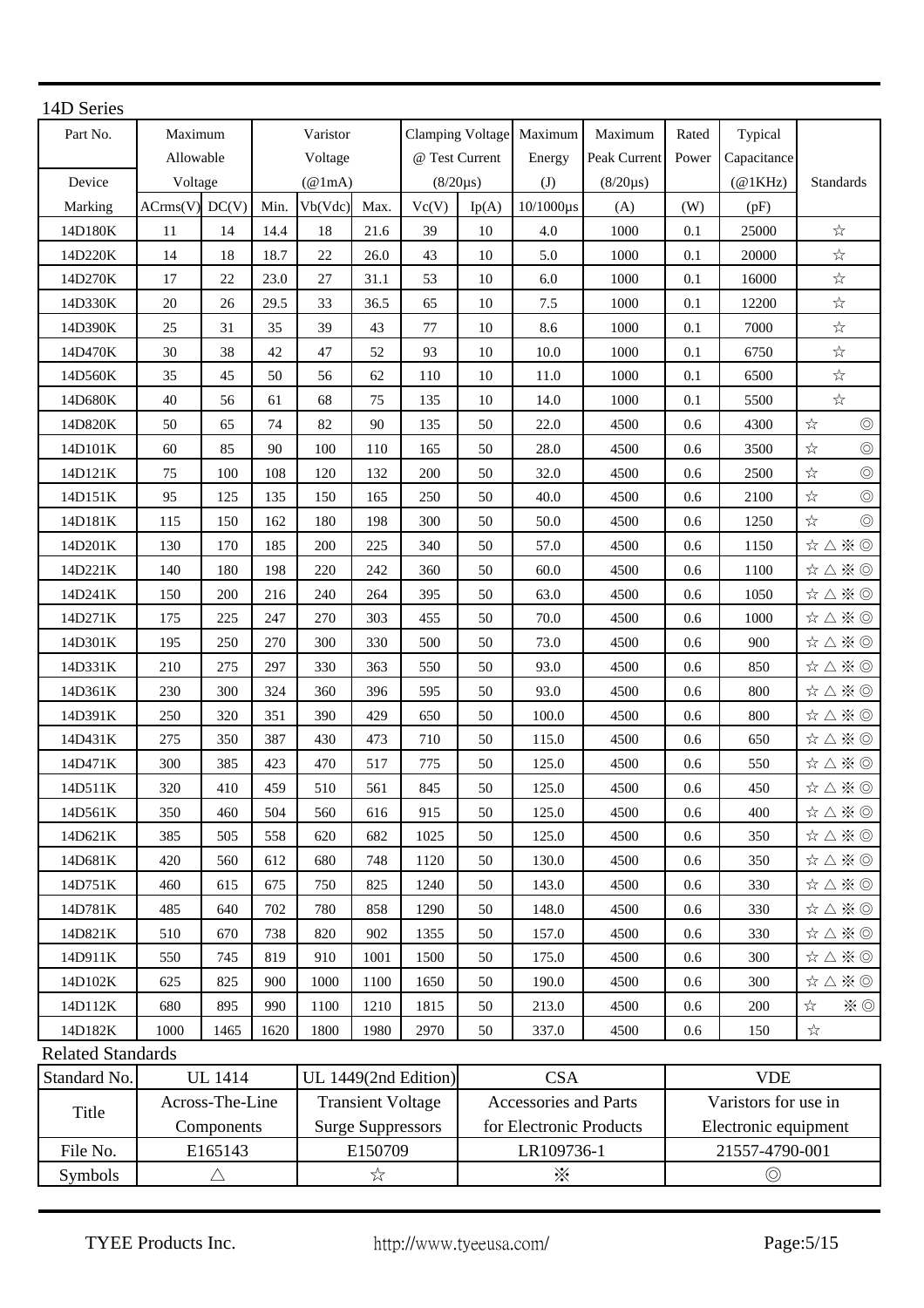| 18D Series               |                |                 |      |                              |                          |                      |                              |                 |                |                      |             |                                                                                     |
|--------------------------|----------------|-----------------|------|------------------------------|--------------------------|----------------------|------------------------------|-----------------|----------------|----------------------|-------------|-------------------------------------------------------------------------------------|
| Part No.                 | Maximum        |                 |      | Varistor                     |                          |                      | Clamping Voltage             | Maximum         | Maximum        | Rated                | Typical     |                                                                                     |
|                          | Allowable      |                 |      | Voltage                      |                          | @ Test Current       |                              | Energy          | Peak Current   | Power                | Capacitance |                                                                                     |
| Device                   | Voltage        |                 |      | $(\textcircled{a}$ 1mA)      |                          | $(8/20 \mu s)$       |                              | (J)             | $(8/20 \mu s)$ |                      | (@1KHz)     | Standards                                                                           |
| Marking                  | ACrms(V)       | DC(V)           | Min. | Vb(Vdc)                      | Max.                     | Vc(V)                | Ip(A)                        | $10/1000 \mu s$ | (A)            | (W)                  | (pF)        |                                                                                     |
| 18D180K                  | 11             | 14              | 14.4 | 18                           | 21.6                     | 39                   | 15                           | 8.3             | 2000           | 0.15                 | 36400       | $\stackrel{\wedge}{\bowtie}$                                                        |
| 18D220K                  | 14             | 18              | 18.7 | 22                           | 26.0                     | 43                   | 15                           | 10.4            | 2000           | 0.15                 | 27300       | $\stackrel{\wedge}{\bowtie}$                                                        |
| 18D270K                  | 17             | $22\,$          | 23.0 | 27                           | 31.1                     | 53                   | 15                           | 12.5            | 2000           | 0.15                 | 22290       | $\stackrel{\wedge}{\bowtie}$                                                        |
| 18D330K                  | $20\,$         | 26              | 29.5 | 33                           | 36.5                     | 65                   | 15                           | 15.6            | 2000           | 0.15                 | 18200       | $\stackrel{\wedge}{\bowtie}$                                                        |
| 18D390K                  | 25             | 31              | 35   | 39                           | 43                       | 77                   | 15                           | 17.9            | 2000           | 0.15                 | 12250       | $\stackrel{\wedge}{\bowtie}$                                                        |
| 18D470K                  | $30\,$         | 38              | 42   | 47                           | 52                       | 93                   | 15                           | 20.8            | 2000           | 0.15                 | 12280       | $\stackrel{\rightarrow}{\sim}$                                                      |
| 18D560K                  | 35             | 45              | 50   | 56                           | 62                       | 110                  | 15                           | 22.8            | 2000           | 0.15                 | 11100       | $\stackrel{\wedge}{\bowtie}$                                                        |
| 18D680K                  | $40\,$         | 56              | 61   | 68                           | 75                       | 135                  | 15                           | 29.1            | 2000           | 0.15                 | 10460       | $\stackrel{\wedge}{\bowtie}$                                                        |
| 18D820K                  | 50             | 65              | 74   | 82                           | 90                       | 135                  | 75                           | 30.6            | 5500           | 0.8                  | 7460        | $\stackrel{\wedge}{\bowtie}$<br>$\circledcirc$                                      |
| 18D101K                  | 60             | 85              | 90   | 100                          | 110                      | 165                  | 75                           | 38.9            | 5500           | $0.8\,$              | 7280        | $z_\mathrm{A}^\mathrm{A}$<br>$\circledcirc$                                         |
| 18D121K                  | 75             | 100             | 108  | 120                          | 132                      | 200                  | 75                           | 44.4            | 6500           | $0.8\,$              | 5000        | $\circledcirc$<br>$z_\mathrm{A}^\mathrm{A}$                                         |
| 18D151K                  | 95             | 125             | 135  | 150                          | 165                      | 250                  | 75                           | 55.6            | 6500           | 0.8                  | 3820        | $\circledcirc$<br>$\stackrel{\wedge}{\bowtie}$                                      |
| 18D181K                  | 115            | 150             | 162  | 180                          | 198                      | 300                  | 75                           | 69.4            | 6500           | $0.8\,$              | 2270        | $\circledcirc$<br>$\stackrel{\wedge}{\bowtie}$                                      |
| 18D201K                  | 130            | 170             | 185  | 200                          | 225                      | 330                  | 75                           | 79.2            | 6500           | 0.8                  | 2100        | $\stackrel{<}{\sim}$ $\stackrel{<}{\sim}$ $\stackrel{<}{\sim}$ $\stackrel{<}{\sim}$ |
| 18D221K                  | 140            | 180             | 198  | 220                          | 242                      | 360                  | 75                           | 83.3            | 6500           | $0.8\,$              | 2000        | $\stackrel{<}{\sim}$ $\stackrel{<}{\sim}$ $\stackrel{<}{\sim}$ $\stackrel{<}{\sim}$ |
| 18D241K                  | 150            | 200             | 216  | 240                          | 264                      | 395                  | 75                           | 87.5            | 6500           | $0.8\,$              | 2000        | $\forall \Delta \times \odot$                                                       |
| 18D271K                  | 175            | 225             | 247  | 270                          | 303                      | 455                  | 75                           | 97.2            | 6500           | $0.8\,$              | 1910        | $\forall \Delta \times \odot$                                                       |
| 18D301K                  | 195            | 250             | 270  | 300                          | 330                      | 500                  | 75                           | 101.4           | 6500           | $0.8\,$              | 1630        | $\forall \Delta \times \odot$                                                       |
| 18D331K                  | 210            | 275             | 297  | 330                          | 363                      | 550                  | 75                           | 129.2           | 6500           | 0.8                  | 1590        | $\hat{\varphi} \wedge \hat{\mathbf{X}}$ $\Diamond$                                  |
| 18D361K                  | 230            | 300             | 324  | 360                          | 396                      | 595                  | 75                           | 129.2           | 6500           | $0.8\,$              | 1540        | $\forall x \wedge \mathcal{R} \oplus$                                               |
| 18D391K                  | 250            | 320             | 351  | 390                          | 429                      | 650                  | 75                           | 138.9           | 6500           | $0.8\,$              | 1270        | $\forall x \wedge \mathcal{X} \odot \mathcal{Y}$                                    |
| 18D431K                  | 275            | 350             | 387  | 430                          | 473                      | 710                  | 75                           | 159.7           | 6500           | 0.8                  | 1220        | $\stackrel{.}{\rtimes}\triangle \stackrel{.}{\times} \textcircled{0}$               |
| 18D471K                  | 300            | 385             | 423  | 470                          | 517                      | 775                  | 75                           | 173.6           | 6500           | $0.8\,$              | 1090        | $\stackrel{\star}{\rtimes}\mathrel{\Delta}\mathrel{\mathbb{X}}\mathrel{\odot}$      |
| 18D511K                  | 320            | 410             | 459  | 510                          | 561                      | 845                  | 75                           | 175.0           | 6500           | $0.8\,$              | 950         | $\mathbb{A} \wedge \mathbb{A} \otimes$                                              |
| 18D561K                  | 350            | 460             | 504  | 560                          | 616                      | 915                  | 75                           | 177.8           | 6500           | 0.8                  | 770         | $\forall x \wedge \mathcal{X} \odot \mathcal{Y}$                                    |
| 18D621K                  | 385            | 505             | 558  | 620                          | 682                      | 1025                 | 75                           | 180.6           | 6500           | $0.8\,$              | 510         | $\forall \Delta \times \odot$                                                       |
| 18D681K                  | 420            | 560             | 612  | 680                          | 748                      | 1120                 | 75                           | 182.0           | 6500           | $0.8\,$              | 500         | $\forall \Delta \times \odot$                                                       |
| 18D751K                  | 460            | 615             | 675  | 750                          | 825                      | 1240                 | 75                           | 200.2           | 6500           | $0.8\,$              | 480         | $\stackrel{.}{\rtimes}\triangle \stackrel{.}{\times} \textcircled{0}$               |
| 18D781K                  | 485            | 640             | 702  | 780                          | 858                      | 1290                 | 75                           | 207.2           | 6500           | $0.8\,$              | 450         | $\forall \Delta \times \odot$                                                       |
| 18D821K                  | 510            | 675             | 738  | 820                          | 902                      | 1355                 | 75                           | 219.8           | 6500           | $0.8\,$              | 450         | $\forall x \wedge \mathcal{X} \odot \mathcal{Y}$                                    |
| 18D911K                  | 550            | 745             | 819  | 910                          | 1001                     | 1500                 | 75                           | 245.0           | 6500           | $0.8\,$              | 430         | $\forall x \wedge \mathcal{X} \odot \mathcal{Y}$                                    |
| 18D102K                  | 625            | 825             | 900  | 1000                         | 1100                     | 1650                 | 75                           | 266.0           | 6500           | $0.8\,$              | 410         | $\forall x \wedge \mathcal{K} \odot$                                                |
| 18D112K                  | 680            | 895             | 990  | 1100                         | 1210                     | 1815                 | 75                           | 298.2           | 6500           | $0.8\,$              | 360         | $\stackrel{\wedge}{\bowtie}$<br>※ ◎                                                 |
| 18D182K                  | 1000           | 1465            | 1620 | 1800                         | 1980                     | 2970                 | 75                           | 478.0           | 6500           | 0.8                  | 260         |                                                                                     |
| <b>Related Standards</b> |                |                 |      |                              |                          |                      |                              |                 |                |                      |             |                                                                                     |
| Standard No.             | <b>UL</b> 1414 |                 |      |                              |                          | UL 1449(2nd Edition) |                              | <b>CSA</b>      |                |                      | <b>VDE</b>  |                                                                                     |
|                          |                | Across-The-Line |      |                              | <b>Transient Voltage</b> |                      | <b>Accessories and Parts</b> |                 |                | Varistors for use in |             |                                                                                     |
| Title                    |                | Components      |      |                              | <b>Surge Suppressors</b> |                      | for Electronic Products      |                 |                | Electronic equipment |             |                                                                                     |
| File No.                 |                | E165143         |      |                              | E150709                  |                      | LR109736-1                   |                 |                | 21557-4790-001       |             |                                                                                     |
| Symbols                  |                | $\triangle$     |      | $\stackrel{\wedge}{\bowtie}$ |                          |                      | $\times$                     |                 |                | $\circledcirc$       |             |                                                                                     |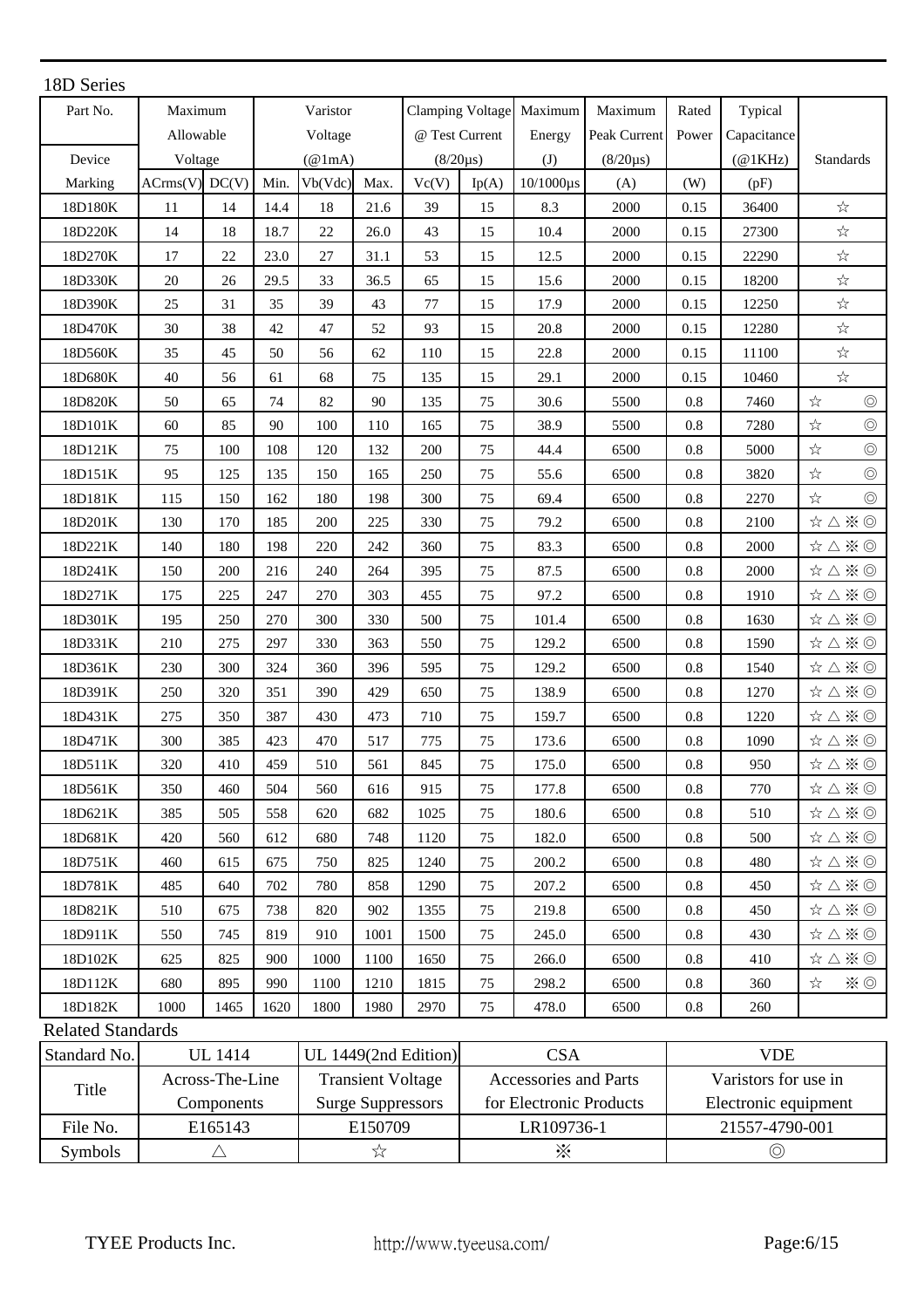| 20D Series               |                                        |      |      |                          |                      |                              |                         |                      |                      |                |             |                                                                        |
|--------------------------|----------------------------------------|------|------|--------------------------|----------------------|------------------------------|-------------------------|----------------------|----------------------|----------------|-------------|------------------------------------------------------------------------|
| Part No.                 | Maximum                                |      |      | Varistor                 |                      |                              | <b>Clamping Voltage</b> | Maximum              | Maximum              | Rated          | Typical     |                                                                        |
|                          | Allowable                              |      |      | Voltage                  |                      |                              | @ Test Current          | Energy               | Peak Current         | Power          | Capacitance |                                                                        |
| Device                   | Voltage                                |      |      | $(\textcircled{a}$ 1mA)  |                      | $(8/20 \mu s)$               |                         | (J)                  | $(8/20 \mu s)$       |                | @1KHz       | Standards                                                              |
| Marking                  | ACrms(V) DC(V)                         |      | Min. | Vb(Vdc)                  | Max.                 | Vc(V)                        | Ip(A)                   | $10/1000 \mu s$      | (A)                  | (W)            | (pF)        |                                                                        |
| 20D180K                  | 11                                     | 14   | 14.4 | 18                       | 21.6                 | 39                           | 20                      | 11.0                 | 2000                 | 0.2            | 40000       | $\stackrel{\wedge}{\bowtie}$                                           |
| 20D220K                  | 14                                     | 18   | 18.7 | 22                       | 26.0                 | 43                           | 20                      | 14.0                 | 2000                 | 0.2            | 30000       | $\stackrel{\wedge}{\bowtie}$                                           |
| 20D270K                  | 17                                     | 22   | 23.0 | 27                       | 31.1                 | 53                           | 20                      | 18.0                 | 2000                 | 0.2            | 24500       | $\stackrel{\wedge}{\bowtie}$                                           |
| 20D330K                  | $20\,$                                 | 26   | 29.5 | 33                       | 36.5                 | 65                           | 20                      | 23.0                 | 2000                 | 0.2            | 20000       | $\stackrel{\wedge}{\bowtie}$                                           |
| 20D390K                  | 25                                     | 31   | 35   | 39                       | 43                   | $77\,$                       | 20                      | 26.0                 | 2000                 | 0.2            | 13800       | $\stackrel{\wedge}{\bowtie}$                                           |
| 20D470K                  | 30                                     | 38   | 42   | 47                       | 52                   | 93                           | $20\,$                  | 33.0                 | 2000                 | 0.2            | 13500       | $\stackrel{\wedge}{\bowtie}$                                           |
| 20D560K                  | 35                                     | 45   | 50   | 56                       | 62                   | 110                          | 20                      | 41.0                 | 2000                 | 0.2            | 12200       | $\stackrel{\wedge}{\sim}$                                              |
| 20D680K                  | 40                                     | 56   | 61   | 68                       | 75                   | 135                          | $20\,$                  | 46.0                 | 2000                 | 0.2            | 11500       | $\stackrel{\wedge}{\bowtie}$                                           |
| 20D820K                  | 50                                     | 65   | 74   | 82                       | 90                   | 135                          | 100                     | 38.0                 | 6500                 | 1.0            | 8200        | $\stackrel{\wedge}{\bowtie}$<br>$\circledcirc$                         |
| 20D101K                  | 60                                     | 85   | 90   | 100                      | 110                  | 165                          | 100                     | 45.0                 | 6500                 | 1.0            | 8000        | $\stackrel{\wedge}{\bowtie}$<br>$\circledcirc$                         |
| 20D121K                  | 75                                     | 100  | 108  | 120                      | 132                  | 200                          | 100                     | 55.0                 | 6500                 | 1.0            | 5500        | $\circledcirc$<br>$\stackrel{\wedge}{\bowtie}$                         |
| 20D151K                  | 95                                     | 125  | 135  | 150                      | 165                  | 250                          | 100                     | 70.0                 | 6500                 | $1.0\,$        | 4200        | $\circledcirc$<br>$\preccurlyeq_\sphericalangle$                       |
| 20D181K                  | 115                                    | 150  | 162  | 180                      | 198                  | 300                          | 100                     | 85.0                 | 6500                 | 1.0            | 2500        | $\circledcirc$<br>$\stackrel{\wedge}{\bowtie}$                         |
| 20D201K                  | 130                                    | 170  | 185  | 200                      | 225                  | 340                          | 100                     | 95.0                 | 6500                 | 1.0            | 2300        | $\stackrel{+}{\rtimes}\triangle \stackrel{+}{\rtimes}\circledcirc$     |
| 20D221K                  | 140                                    | 180  | 198  | 220                      | 242                  | 360                          | 100                     | 100.0                | 6500                 | $1.0\,$        | 2200        | $\mathbb{X} \wedge \mathbb{X} \otimes$                                 |
| 20D241K                  | 150                                    | 200  | 216  | 240                      | 264                  | 395                          | 100                     | 108.0                | 6500                 | 1.0            | 2200        | $\quad \  \  \, \forall x \wedge x \otimes y$                          |
| 20D271K                  | 175                                    | 225  | 247  | 270                      | 303                  | 455                          | 100                     | 127.0                | 6500                 | 1.0            | 2100        | $\mathbb{X} \wedge \mathbb{X} \otimes$                                 |
| 20D301K                  | 195                                    | 250  | 270  | 300                      | 330                  | 500                          | 100                     | 150.0                | 6500                 | $1.0\,$        | 1800        | $\stackrel{.}{\rtimes}\triangle \stackrel{.}{\rtimes} \textcircled{0}$ |
| 20D331K                  | 210                                    | 275  | 297  | 330                      | 363                  | 550                          | 100                     | 163.0                | 6500                 | 1.0            | 1750        | $\forall x \wedge \divideontimes \heartsuit$                           |
| 20D361K                  | 230                                    | 300  | 324  | 360                      | 396                  | 595                          | 100                     | 163.0                | 6500                 | 1.0            | 1700        | $\forall \Delta \ge 0$                                                 |
| 20D391K                  | 250                                    | 320  | 351  | 390                      | 429                  | 650                          | 100                     | 180.0                | 6500                 | 1.0            | 1400        | $\mathbb{R} \wedge \mathbb{R} \otimes$                                 |
| 20D431K                  | 275                                    | 350  | 387  | 430                      | 473                  | 710                          | 100                     | 190.0                | 6500                 | 1.0            | 1350        | $\mathbb{X} \wedge \mathbb{X} \otimes$                                 |
| 20D471K                  | 300                                    | 385  | 423  | 470                      | 517                  | 775                          | 100                     | 220.0                | 6500                 | $1.0\,$        | 1200        | $\stackrel{+}{\rtimes}\triangle \stackrel{+}{\rtimes}\circledcirc$     |
| 20D511K                  | 320                                    | 410  | 459  | 510                      | 561                  | 845                          | 100                     | 220.0                | 6500                 | 1.0            | 1050        | $\hat{\mathbf{x}} \wedge \hat{\mathbf{x}} \otimes$                     |
| 20D561K                  | 350                                    | 460  | 504  | 560                      | 616                  | 915                          | 100                     | 220.0                | 6500                 | $1.0\,$        | 850         | $\quad \  \  \, \forall x \wedge x \otimes y$                          |
| 20D621K                  | 385                                    | 505  | 558  | 620                      | 682                  | 1025                         | 100                     | 220.0                | 6500                 | $1.0\,$        | 570         | $\stackrel{.}{\rtimes}\triangle \stackrel{.}{\rtimes}\circledcirc$     |
| 20D681K                  | 420                                    | 560  | 612  | 680                      | 748                  | 1120                         | $100\,$                 | 230.0                | 6500                 | $1.0\,$        | 550         | $\stackrel{.}{\rtimes}\triangle \stackrel{.}{\rtimes} \textcircled{0}$ |
| 20D751K                  | 460                                    | 615  | 675  | 750                      | 825                  | 1240                         | 100                     | 255.0                | 6500                 | $1.0\,$        | 530         | $\stackrel{.}{\rtimes}\triangle \stackrel{.}{\rtimes} \textcircled{0}$ |
| 20D781K                  | 485                                    | 640  | 702  | 780                      | 858                  | 1290                         | 100                     | 265.0                | 6500                 | 1.0            | 500         | $\stackrel{+}{\rtimes}\triangle \stackrel{+}{\rtimes}\circledcirc$     |
| 20D821K                  | 510                                    | 675  | 738  | 820                      | 902                  | 1355                         | $100\,$                 | 282.0                | 6500                 | $1.0\,$        | 500         | $\mathbb{X} \wedge \mathbb{X} \otimes$                                 |
| 20D911K                  | 550                                    | 745  | 819  | 910                      | 1001                 | 1500                         | 100                     | 310.0                | 6500                 | $1.0\,$        | 480         | $\quad \  \  \, \forall x \wedge x \otimes y$                          |
| 20D102K                  | 625                                    | 825  | 900  | 1000                     | 1100                 | 1650                         | $100\,$                 | 342.0                | 6500                 | $1.0\,$        | 460         | $\forall \Delta \ge 0$                                                 |
| 20D112K                  | 680                                    | 895  | 990  | 1100                     | 1210                 | 1815                         | 100                     | 383.0                | 6500                 | $1.0\,$        | 400         | $\stackrel{\wedge}{\bowtie}$<br>※ ◎                                    |
| 20D182K                  | 1000                                   | 1465 | 1620 | 1800                     | 1980                 | 2970                         | 100                     | 625.0                | 6500                 | $1.0\,$        | 250         |                                                                        |
| <b>Related Standards</b> |                                        |      |      |                          |                      |                              |                         |                      |                      |                |             |                                                                        |
| Standard No.             | <b>UL</b> 1414                         |      |      |                          | UL 1449(2nd Edition) |                              | <b>CSA</b>              |                      |                      | <b>VDE</b>     |             |                                                                        |
| Title                    | Across-The-Line                        |      |      | <b>Transient Voltage</b> |                      | <b>Accessories and Parts</b> |                         |                      | Varistors for use in |                |             |                                                                        |
|                          | <b>Surge Suppressors</b><br>Components |      |      | for Electronic Products  |                      |                              |                         | Electronic equipment |                      |                |             |                                                                        |
| File No.                 | E165143                                |      |      |                          | E150709              |                              | LR109736-1              |                      |                      | 21557-4790-001 |             |                                                                        |
| Symbols                  | Δ                                      |      |      | ☆                        |                      |                              |                         | $\times$             |                      | $\circledcirc$ |             |                                                                        |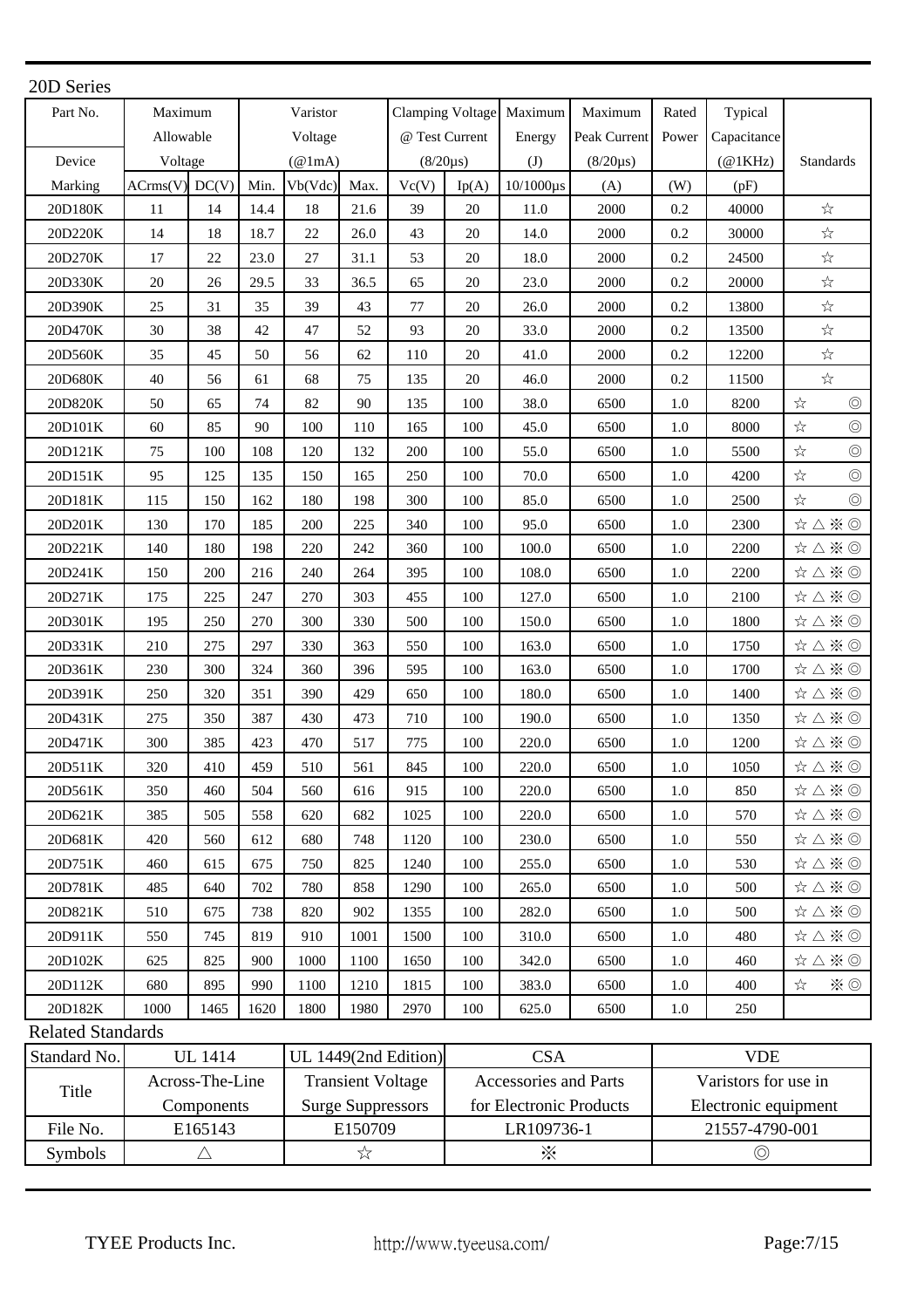## **Dimension of Standard Products**

## **Dimension Table** Unit:mm

| <b>Model</b><br><b>Symbol</b> | 05D  | 07D  | 10 <sub>D</sub> | 14D  | <b>18D</b> | 20D  |
|-------------------------------|------|------|-----------------|------|------------|------|
| D(max.)                       | 7.5  | 9.0  | 14.0            | 17.5 | 23.0       | 25.0 |
| H(max.)                       | 10.0 | 12.0 | 17.0            | 20.5 | 26.0       | 28.0 |
| $W(\pm 1.0)$                  | 5.0  | 5.0  | 7.5             | 7.5  | 7.5        | 10.0 |
| L(min.)                       | 25.0 | 25.0 | 25.0            | 25.0 | 25.0       | 25.0 |
| $d(\pm 0.02)$                 | 0.6  | 0.6  | 0.8             | 0.8  | 0.8        | 1.0  |



**T(max). Table** Unit:mm

| Part No | 05D | 07D | 10 <sub>D</sub> | 14D | <b>18D</b> | 20D | Part No | 05D          | 07D          | 10 <sub>D</sub> | 14D  | <b>18D</b> | 20D  |
|---------|-----|-----|-----------------|-----|------------|-----|---------|--------------|--------------|-----------------|------|------------|------|
| 180K    | 3.3 | 3.5 | 3.9             | 4.0 | 4.2        | 4.3 | 301K    | 3.9          | 4.1          | 4.3             | 4.4  | 4.6        | 4.7  |
| 220K    | 3.6 | 3.8 | 4.2             | 4.3 | 4.5        | 4.6 | 331K    | 4.0          | 4.2          | 4.5             | 4.6  | 4.8        | 4.9  |
| 270K    | 3.8 | 4.0 | 4.4             | 4.5 | 4.7        | 4.8 | 361K    | 4.1          | 4.3          | 4.7             | 4.8  | 5.0        | 5.1  |
| 330K    | 3.3 | 3.5 | 3.9             | 4.0 | 4.2        | 4.3 | 391K    | 4.2          | 4.4          | 4.8             | 4.9  | 5.1        | 5.2  |
| 390K    | 3.5 | 3.7 | 4.1             | 4.2 | 4.4        | 4.5 | 431K    | 4.4          | 4.6          | 5.0             | 5.1  | 5.3        | 5.4  |
| 470K    | 3.7 | 3.9 | 4.3             | 4.4 | 4.6        | 4.7 | 471K    | 4.6          | 4.8          | 5.2             | 5.3  | 5.5        | 5.6  |
| 560K    | 4.0 | 4.2 | 4.6             | 4.7 | 4.9        | 5.0 | 511K    | 4.8          | 5.0          | 5.3             | 5.4  | 5.6        | 5.7  |
| 680K    | 4.3 | 4.5 | 4.9             | 5.0 | 5.2        | 5.3 | 561K    | 5.0          | 5.2          | 5.5             | 5.6  | 5.7        | 5.9  |
| 820K    | 3.3 | 3.5 | 3.9             | 4.0 | 4.2        | 4.3 | 621K    | 5.3          | 5.5          | 5.7             | 5.8  | 6.0        | 6.1  |
| 101K    | 3.6 | 3.8 | 4.2             | 4.3 | 4.5        | 4.6 | 681K    | 5.4          | 5.6          | 5.8             | 5.9  | 6.1        | 6.2  |
| 121K    | 3.8 | 4.0 | 4.4             | 4.5 | 4.7        | 4.8 | 751K    | 5.6          | 5.8          | 6.0             | 6.1  | 6.3        | 6.4  |
| 151K    | 4.1 | 4.3 | 4.7             | 4.8 | 5.0        | 5.1 | 781K    | 5.8          | 6.0          | 6.3             | 6.4  | 6.6        | 6.7  |
| 181K    | 3.2 | 3.4 | 3.8             | 3.9 | 4.1        | 4.2 | 821K    | $\mathbf X$  | 6.3          | 6.5             | 6.6  | 6.8        | 6.9  |
| 201K    | 3.3 | 3.5 | 3.9             | 4.0 | 4.2        | 4.3 | 911K    | $\mathbf X$  | $\mathbf x$  | 6.6             | 6.7  | 6.9        | 7.0  |
| 221K    | 3.4 | 3.6 | 4.0             | 4.1 | 4.3        | 4.4 | 102K    | $\mathbf{X}$ | $\mathbf X$  | 7.0             | 7.1  | 7.3        | 7.4  |
| 241K    | 3.5 | 3.7 | 4.1             | 4.2 | 4.4        | 4.5 | 112K    | $\mathbf X$  | $\mathbf X$  | 7.4             | 7.5  | 7.7        | 7.9  |
| 271K    | 3.7 | 3.9 | 4.2             | 4.3 | 4.5        | 4.6 | 182K    | $\mathbf{x}$ | $\mathbf{x}$ | $\mathbf{x}$    | 11.5 | 11.7       | 11.9 |

| 'art No     | 05D | 07D | 10 <sub>D</sub> | 14D | <b>18D</b> | 20D | Part No | 05D          | 07D          | 10 <sub>D</sub> | 14D  | <b>18D</b> | 20D  |
|-------------|-----|-----|-----------------|-----|------------|-----|---------|--------------|--------------|-----------------|------|------------|------|
| 180K        | 3.3 | 3.5 | 3.9             | 4.0 | 4.2        | 4.3 | 301K    | 3.9          | 4.1          | 4.3             | 4.4  | 4.6        | 4.7  |
| 220K        | 3.6 | 3.8 | 4.2             | 4.3 | 4.5        | 4.6 | 331K    | 4.0          | 4.2          | 4.5             | 4.6  | 4.8        | 4.9  |
| 270K        | 3.8 | 4.0 | 4.4             | 4.5 | 4.7        | 4.8 | 361K    | 4.1          | 4.3          | 4.7             | 4.8  | 5.0        | 5.1  |
| 330K        | 3.3 | 3.5 | 3.9             | 4.0 | 4.2        | 4.3 | 391K    | 4.2          | 4.4          | 4.8             | 4.9  | 5.1        | 5.2  |
| 390K        | 3.5 | 3.7 | 4.1             | 4.2 | 4.4        | 4.5 | 431K    | 4.4          | 4.6          | 5.0             | 5.1  | 5.3        | 5.4  |
| 470K        | 3.7 | 3.9 | 4.3             | 4.4 | 4.6        | 4.7 | 471K    | 4.6          | 4.8          | 5.2             | 5.3  | 5.5        | 5.6  |
| 560K        | 4.0 | 4.2 | 4.6             | 4.7 | 4.9        | 5.0 | 511K    | 4.8          | 5.0          | 5.3             | 5.4  | 5.6        | 5.7  |
| 680K        | 4.3 | 4.5 | 4.9             | 5.0 | 5.2        | 5.3 | 561K    | 5.0          | 5.2          | 5.5             | 5.6  | 5.7        | 5.9  |
| <b>820K</b> | 3.3 | 3.5 | 3.9             | 4.0 | 4.2        | 4.3 | 621K    | 5.3          | 5.5          | 5.7             | 5.8  | 6.0        | 6.1  |
| 101K        | 3.6 | 3.8 | 4.2             | 4.3 | 4.5        | 4.6 | 681K    | 5.4          | 5.6          | 5.8             | 5.9  | 6.1        | 6.2  |
| 121K        | 3.8 | 4.0 | 4.4             | 4.5 | 4.7        | 4.8 | 751K    | 5.6          | 5.8          | 6.0             | 6.1  | 6.3        | 6.4  |
| 151K        | 4.1 | 4.3 | 4.7             | 4.8 | 5.0        | 5.1 | 781K    | 5.8          | 6.0          | 6.3             | 6.4  | 6.6        | 6.7  |
| 181K        | 3.2 | 3.4 | 3.8             | 3.9 | 4.1        | 4.2 | 821K    | $\mathbf{X}$ | 6.3          | 6.5             | 6.6  | 6.8        | 6.9  |
| 201K        | 3.3 | 3.5 | 3.9             | 4.0 | 4.2        | 4.3 | 911K    | $\mathbf{x}$ | $\mathbf{x}$ | 6.6             | 6.7  | 6.9        | 7.0  |
| 221K        | 3.4 | 3.6 | 4.0             | 4.1 | 4.3        | 4.4 | 102K    | $\mathbf{X}$ | $\mathbf{x}$ | 7.0             | 7.1  | 7.3        | 7.4  |
| 241K        | 3.5 | 3.7 | 4.1             | 4.2 | 4.4        | 4.5 | 112K    | $\mathbf{x}$ | $\mathbf X$  | 7.4             | 7.5  | 7.7        | 7.9  |
| 271K        | 3.7 | 3.9 | 4.2             | 4.3 | 4.5        | 4.6 | 182K    | $\mathbf{X}$ | $\mathbf X$  | $\mathbf{x}$    | 11.5 | 11.7       | 11.9 |

## Packing Quantity

| Part No. | / Bags | Min. Q'ty(pcs) Min. Q'ty(pcs)<br>$/$ Inner Box | Min. $Q'$ ty( $pcs$ )<br>/Carton |
|----------|--------|------------------------------------------------|----------------------------------|
| 05DXXXK  | 1000   | 10000                                          | 20000                            |
| 07DXXXK  | 1000   | 5000                                           | 10000                            |
| 10DXXXK  | 500    | 3000                                           | 6000                             |
| 14DXXXK  | 500    | 2000                                           | 4000                             |
| 18DXXXK  | 250    | 1000                                           | 2000                             |
| 20DXXXK  | 250    | 1000                                           | 2000                             |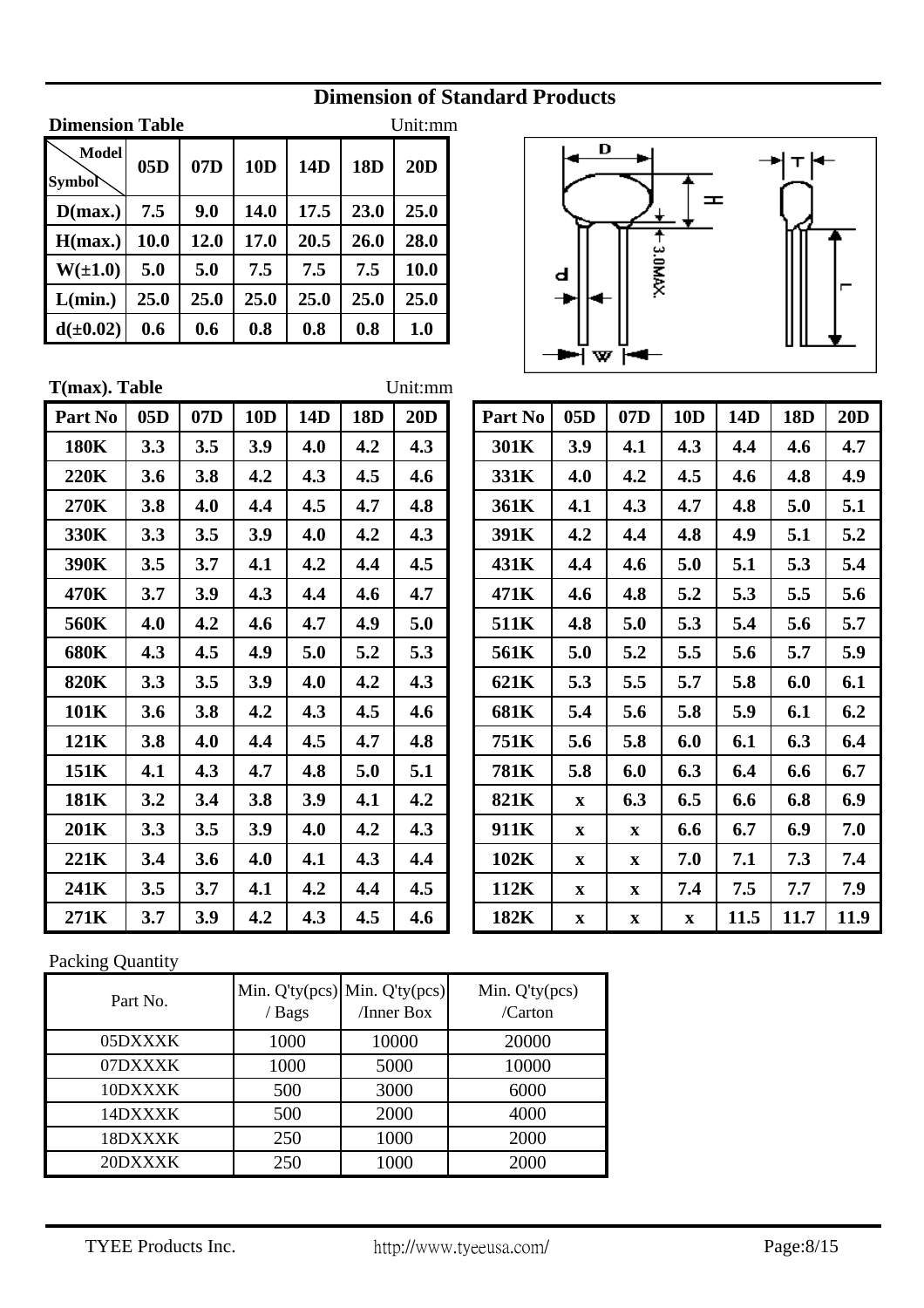### **Crimped Lead Type**





|        |                  |               |               |               |               |                | Unit:mm       |
|--------|------------------|---------------|---------------|---------------|---------------|----------------|---------------|
| Symbol |                  | Series        | 05D Series    | 07D Series    | 10D Series    | 14D Series     | 20D Series    |
| A max. | Varistor Voltage | 18V to 330V   | 13.0          | 15.0          | 19.5          | 22.5           | 30.5          |
|        | V1mA(V)          | 360V to 1800V | 13.0          | 15.0          | 20.5          | 23.5           | 32.0          |
| Dmax.  |                  |               | 7.5           | 9.0           | 14.0          | 17.5           | 25.0          |
|        | K                |               | $1.2 \pm 0.4$ | $1.2 \pm 0.4$ | $1.4 \pm 0.4$ | $1.4 \pm 0.4$  | $1.6 \pm 0.4$ |
| W      |                  | $5.0 \pm 1.0$ | $5.0 \pm 1.0$ | $7.5 \pm 1.0$ | $7.5 \pm 1.0$ | $10.0 \pm 1.0$ |               |
| CL     |                  | $5.0 \pm 0.5$ | $5.0 \pm 0.5$ | $5.0 \pm 0.5$ | $5.0 \pm 0.5$ | $5.0 \pm 0.5$  |               |
|        | $\varphi$ d      |               | 0.6           | 0.6           | 0.8           | 0.8            | 1.0           |

Symbol T : Product thickness please refer to dimension of standard products

#### Packing Quantity

| Cut-off Straight Lead | $Cut-off$<br>Type I Lead | $Cut-off$<br>Type II Lead | Cut-off<br>Type III Lead | Min. Q'ty<br>(pcs)/Bags | Min. Q'ty<br>(pcs)/Inner Box | Min. Q'ty<br>(pcs)/Carton |
|-----------------------|--------------------------|---------------------------|--------------------------|-------------------------|------------------------------|---------------------------|
| 05DXXXK-TTS           | -TTK                     | -TTI                      | -TTH                     | 1000                    | 15000                        | 30000                     |
| 07DXXXK-TTS           | -TTK                     | -TTI                      | -TTH                     | 1000                    | 15000                        | 30000                     |
| 10DXXXK-TTS           | -TTK                     | -TTI                      | -TTH                     | 500                     | 5000                         | 10000                     |
| 14DXXXK-TTS           | -TTK                     | -TTI                      | -TTH                     | 500                     | 3000                         | 6000                      |
| 18DXXXK-TTS           | N/A                      | N/A                       | N/A                      | 250                     | 1500                         | 3000                      |
| 20DXXXK-TTS           | N/A                      | N/A                       | N/A                      | 250                     | 1500                         | 3000                      |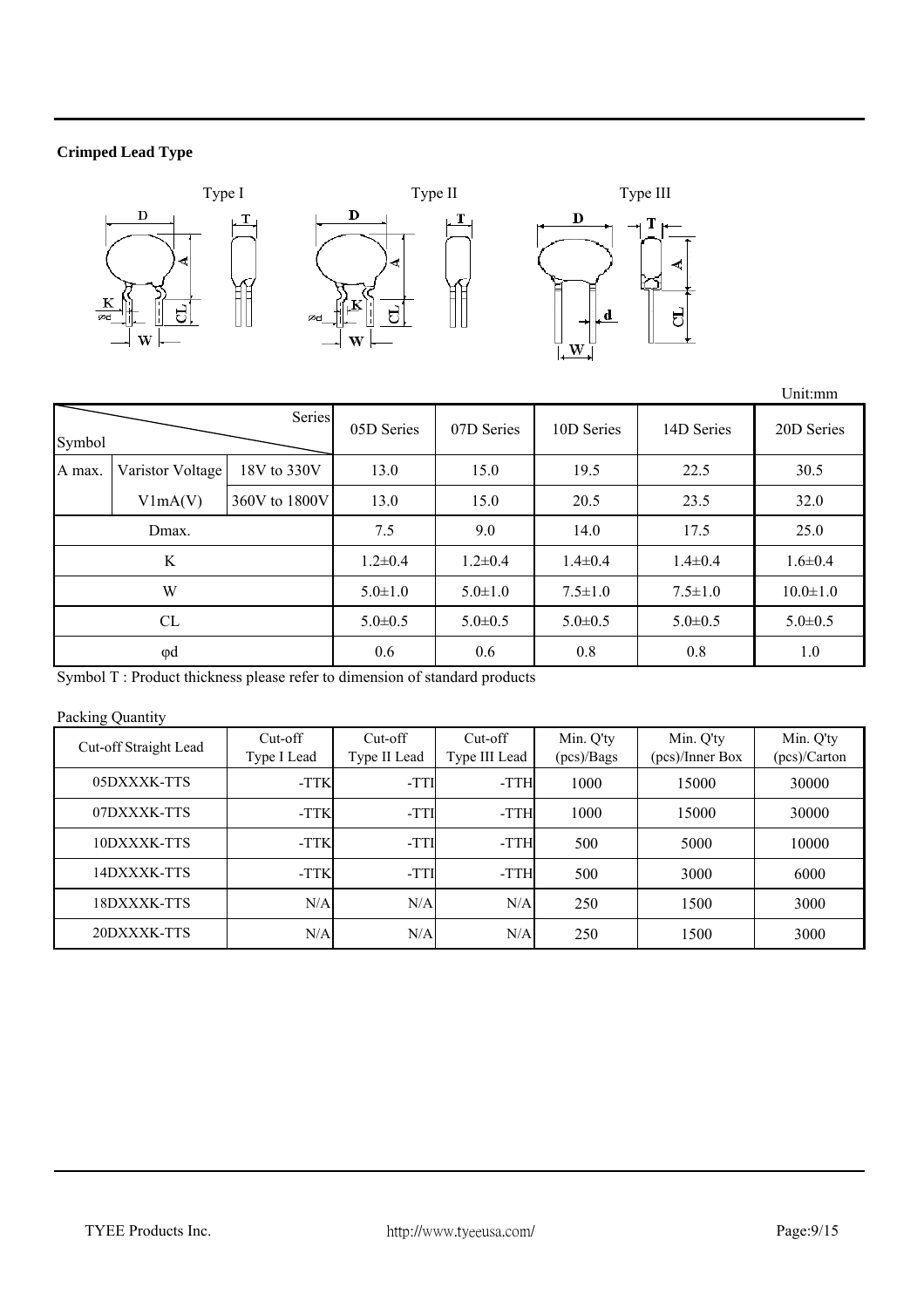

| Striaght Lead | Type I Lead    | Type II<br>Lead   | Type III<br>Lead | Striaght Lead |                | Type I Lead Type II Lead | Type III<br>Lead |
|---------------|----------------|-------------------|------------------|---------------|----------------|--------------------------|------------------|
| 05DXXXK-TRS   | -TRK           | -TRI <sup>I</sup> | -TRH             | 05DXXXK-BTS   | -BTK           | -BTI                     | -BTH             |
| 07DXXXK-TRS   | -TRK           | -TRI              | -TRH             | 07DXXXK-BTS   | $-BTK$         | -BTI                     | -BTH             |
| 10DXXXK-TRS   | -TRK           | -TRI              | -TRH             | 10DXXXK-BTS   | -BTK           | -BTI                     | -BTH             |
| 14DXXXK-TRS   | -TRK           | -TRI              | -TRH             |               | <b>OUTSIDE</b> | <b>INSIDE</b>            | <b>CRIMPED</b>   |
|               | <b>OUTSIDE</b> | <b>INSIDE</b>     | <b>CRIMPED</b>   |               | <b>KINK</b>    | <b>KINK</b>              |                  |
|               | <b>KINK</b>    | <b>KINK</b>       |                  |               |                |                          |                  |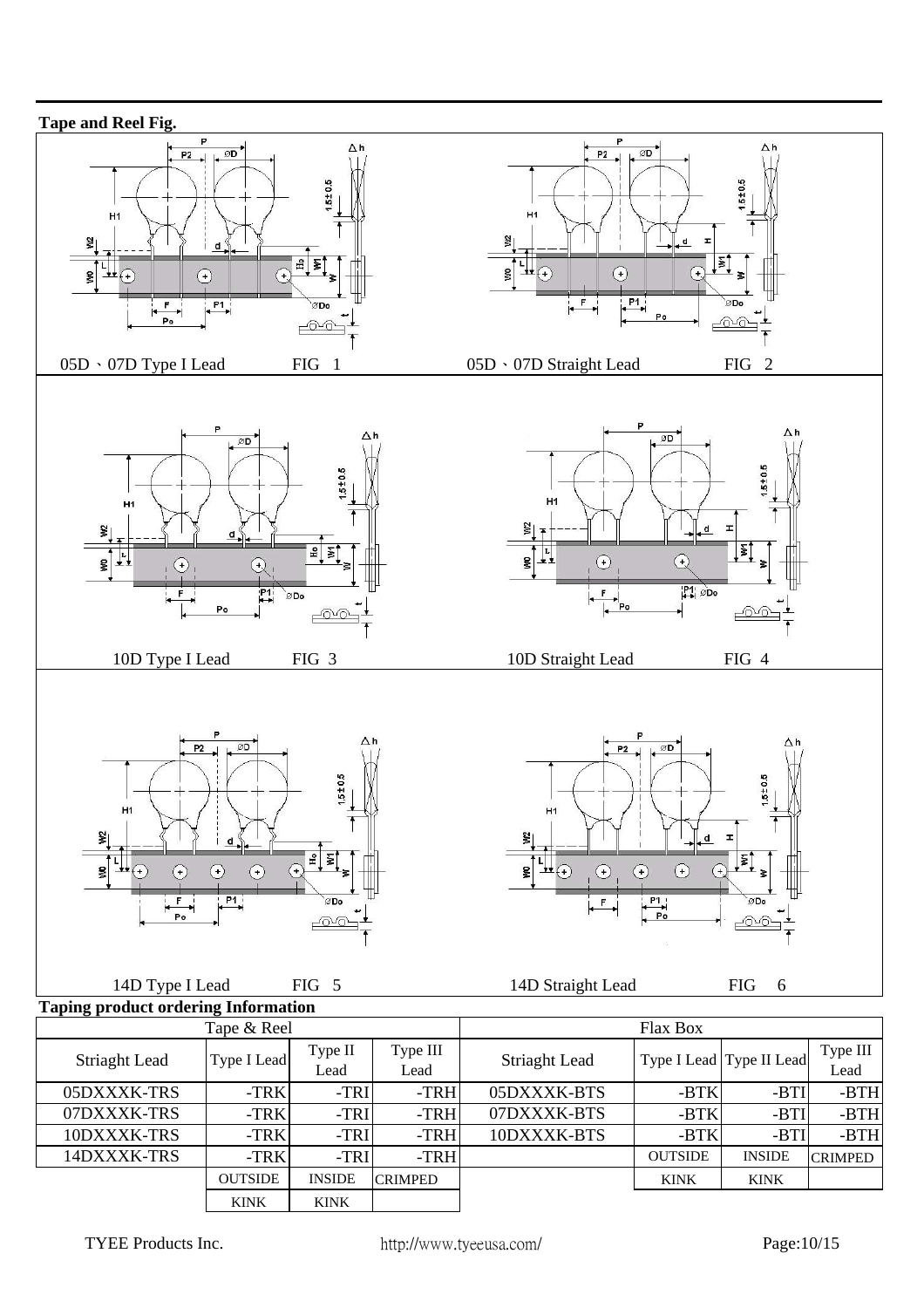## **DIMENSION OF TAPING PRODUCT**

|               | <b>PARAMETER</b>                     | Model Size     |                |                          |                 |                 |  |
|---------------|--------------------------------------|----------------|----------------|--------------------------|-----------------|-----------------|--|
| Symbol        |                                      | 05D series     | 07D series     |                          | 10D series      |                 |  |
| $\mathbf{P}$  | Pictch of Component                  | $12.7 \pm 1.0$ | $12.7 \pm 1.0$ | $12.7 \pm 1.0$           | $15.0 \pm 1.0$  | $25.4 \pm .1.0$ |  |
| $P_0$         | Feed Hole Pitch                      | $12.7 \pm 0.2$ | $12.7 \pm 0.2$ | $12.7 \pm 0.2$           | $15.0 \pm .0.2$ | $25.4 \pm 0.2$  |  |
| $P_1$         | Feed Hole Center to Lead             | $3.85 \pm 0.7$ | $3.85 \pm 0.7$ | $3.75 \pm 0.7$           | $3.85 \pm 0.7$  | $8.95 \pm 0.7$  |  |
| $P_2$         | Hole Center to Component Center      | $6.35 \pm 0.7$ | $6.35 \pm 0.7$ | $\overline{\phantom{a}}$ | $7.5 \pm 1.3$   | $12.7 \pm 0.7$  |  |
| $\mathbf{F}$  | <b>Lead to Lead Distance</b>         | $5.0 + 0.8$    | $5.0 \pm 0.8$  | $7.5 \pm 0.8$            | $7.5 \pm 0.8$   | $7.5 \pm 0.8$   |  |
| $\triangle$ h | <b>Component Alignment</b>           | $2.0$ Max      | $2.0$ Max      | $2.0$ Max                | $2.0$ Max       | $2.0$ Max       |  |
| W             | Tape Width                           | $18.0 + 1.0$   | $18.0 + 1.0$   | $18.0 + 1.0$             | $18.0 + 1.0$    | $18.0 + 1.0$    |  |
|               |                                      | 18.0-0.5       | 18.0-0.5       | 18.0-0.5                 | 18.0-0.5        | 18.0-0.5        |  |
| $W_0$         | Hold Down Tape Width                 | 5.0MIN.        | 5.0MIN.        | 5.0MIN.                  | 5.0MIN.         | 5.0MIN.         |  |
| $W_1$         | <b>Hole Position</b>                 | $9.0 + 0.75$   | $9.0 + 0.75$   | $9.0 + 0.75$             | $9.0 + 0.75$    | $9.0 + 0.75$    |  |
|               |                                      | $9.0 - 0.50$   | $9.0 - 0.50$   | $9.0 - 0.50$             | $9.0 - 0.50$    | $9.0 - 0.50$    |  |
| $W_2$         | <b>Hold Down Tape Position</b>       | 3.0Max         | 3.0Max         | 3.0Max                   | 3.0Max          | 3.0Max          |  |
| H             | Height from Tape Center to Component | $18.0 + 2.0$   | $18.0 + 2.0$   | $18.0 + 2.0$             | $18.0 + 2.0$    | $18.0 + 2.0$    |  |
|               | Base                                 | 18.0-0.0       | 18.0-0.0       | 18.0-0.0                 | 18.0-0.0        | 18.0-0.0        |  |
| $H_0$         | <b>Seating Plane Height</b>          | $16.0 \pm 0.5$ | $16.0 \pm 0.5$ | $16.0 \pm 0.5$           | $16.0 \pm 0.5$  | $16.0 \pm 0.5$  |  |
| $H_1$         | <b>Component Height</b>              | 29.0Max        | 32.0Max        | 36.0Max                  | 36.0Max         | 40.0Max         |  |
| $D_0$         | <b>Feed Hole Diameter</b>            | $4.0 + 0.2$    | $4.0 + 0.2$    | $4.0 \pm 0.2$            | $4.0 \pm 0.2$   | $4.0 + 0.2$     |  |
| t             | <b>Total Tape Thickness</b>          | $0.7 + 0.2$    | $0.7 + 0.2$    | $0.7 + 0.2$              | $0.7 + 0.2$     | $0.7 + 0.2$     |  |
| L             | Leagth of Clipped Lead               | 11.0 Max       | 11.0 Max       | 11.0 Max                 | 11.0 Max        | 11.0 Max        |  |

Note: Dimensions are in mm

## **Packing Q'ty**

| Tape & Reel (TRK/TRI/TRH Type) |           |                           |                             | Flat Box (BTK/BTI/BTH TYPE) |           |                         |                                    |            |
|--------------------------------|-----------|---------------------------|-----------------------------|-----------------------------|-----------|-------------------------|------------------------------------|------------|
|                                | Model No. | Min.Q'ty<br>$(pcs)$ /Reel | Min.Q'ty(pcs)<br>/Inner Box | Min. Q'ty (pcs)<br>/Carton  | Model No. | Min.Q'ty (pcs)<br>/Reel | $Min.Q'$ ty (pcs)<br>$/$ Inner Box | <b>FIG</b> |
| 05D                            | 180K~391K | 2000                      | 4000                        | 16000                       | 180K~621K | 1000                    | 10000                              | 1 & 2      |
|                                | 431K~821K | 1500                      | 3000                        | 12000                       | 681K~821K | 800                     | 8000                               | 1 & 2      |
| 07 <sub>D</sub>                | 180K~391K | 2000                      | 4000                        | 16000                       | 180K~621K | 1000                    | 10000                              | 1 & 2      |
|                                | 431K~821K | 1500                      | 3000                        | 12000                       | 681K~821K | 800                     | 8000                               | 1 & 2      |
| 10D                            | 180K~621K | 1000                      | 2000                        | 8000                        | 180K~621K | 1000                    | 8000                               | 3 & 4      |
| P12.7mm                        | 681K~112K | 800                       | 1600                        | 6400                        | 681K~112K | 800                     | 6400                               | 3 & 4      |
| 10D                            | 180K~621K | 1000                      | 2000                        | 8000                        | 180K~621K | 800                     | 6400                               | 1 & 2      |
| P15.0mm                        | 681K~112K | 800                       | 1600                        | 6400                        | 681K~112K | 600                     | 4800                               | 1 & 2      |
|                                | 180K~391K | 800                       | 1600                        | 6400                        |           |                         |                                    | 5 & 6      |
| 14D                            | 431K~621K | 700                       | 1400                        | 5600                        |           |                         |                                    | 5 & 6      |
|                                | 681K~112K | 600                       | 1200                        | 4800                        |           |                         |                                    | 5 & 6      |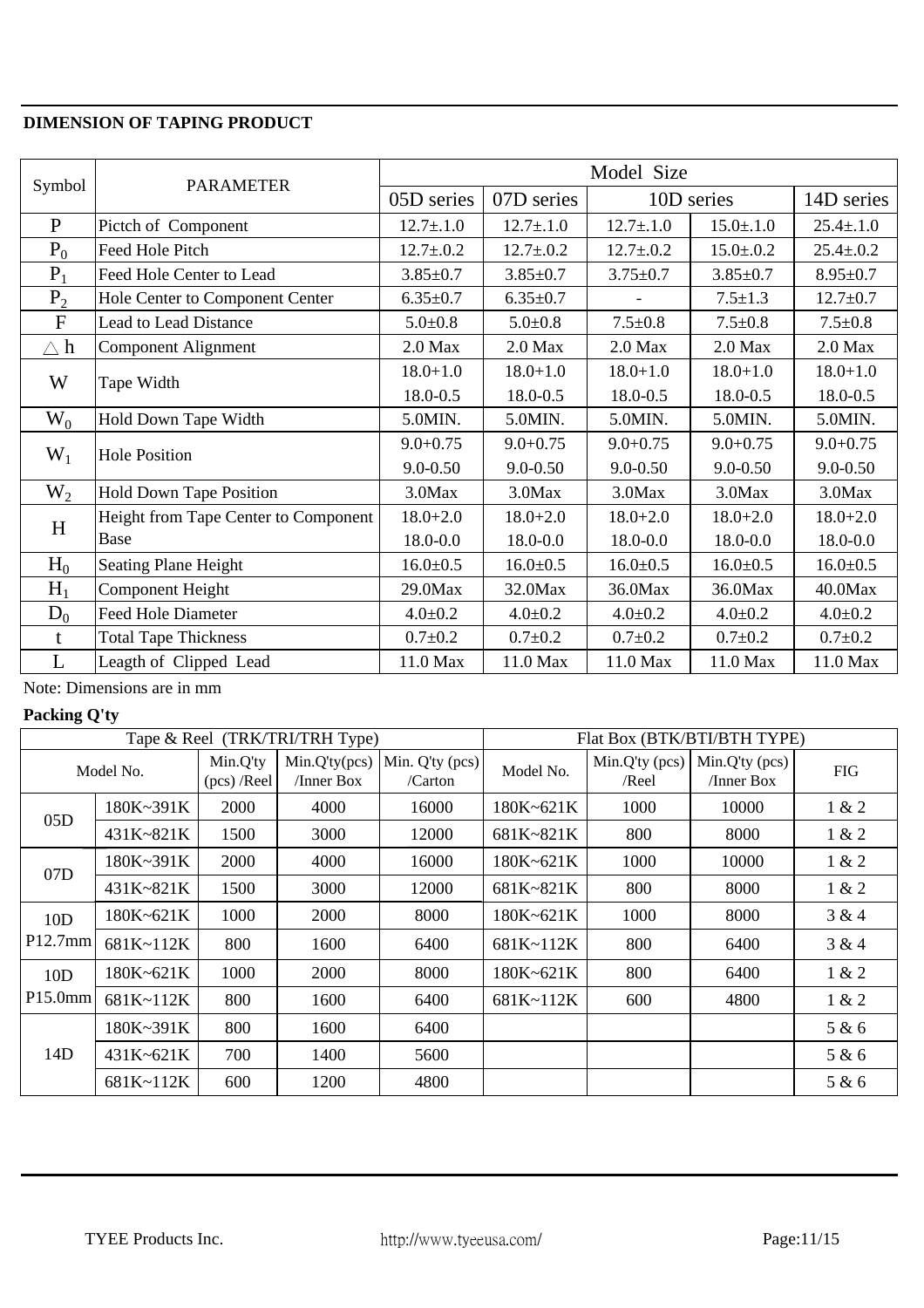# **1.Standard**  Packing Information



| Part No. | <b>Inspected by</b> |
|----------|---------------------|
| Quantity |                     |
| Lot No.  |                     |



| Symbol | $05D-10D$         | Symbol |
|--------|-------------------|--------|
|        | $340 \text{ max}$ |        |
|        | 55 <sub>max</sub> |        |
|        | $330$ max         |        |
|        |                   |        |

unit:mm



Label Carton Dimensions (Height 21.5cm)



# **2.Flat box 3.Tape & Reel**



| Symbol    | $05D\!\sim\!07D$ | $10D \sim 14D$ |  |  |  |
|-----------|------------------|----------------|--|--|--|
|           |                  | 55             |  |  |  |
| ו ו       | 350max           |                |  |  |  |
|           | $\phi$ 30        |                |  |  |  |
|           | $\phi$ 90        |                |  |  |  |
| $\bullet$ |                  |                |  |  |  |

unit:mm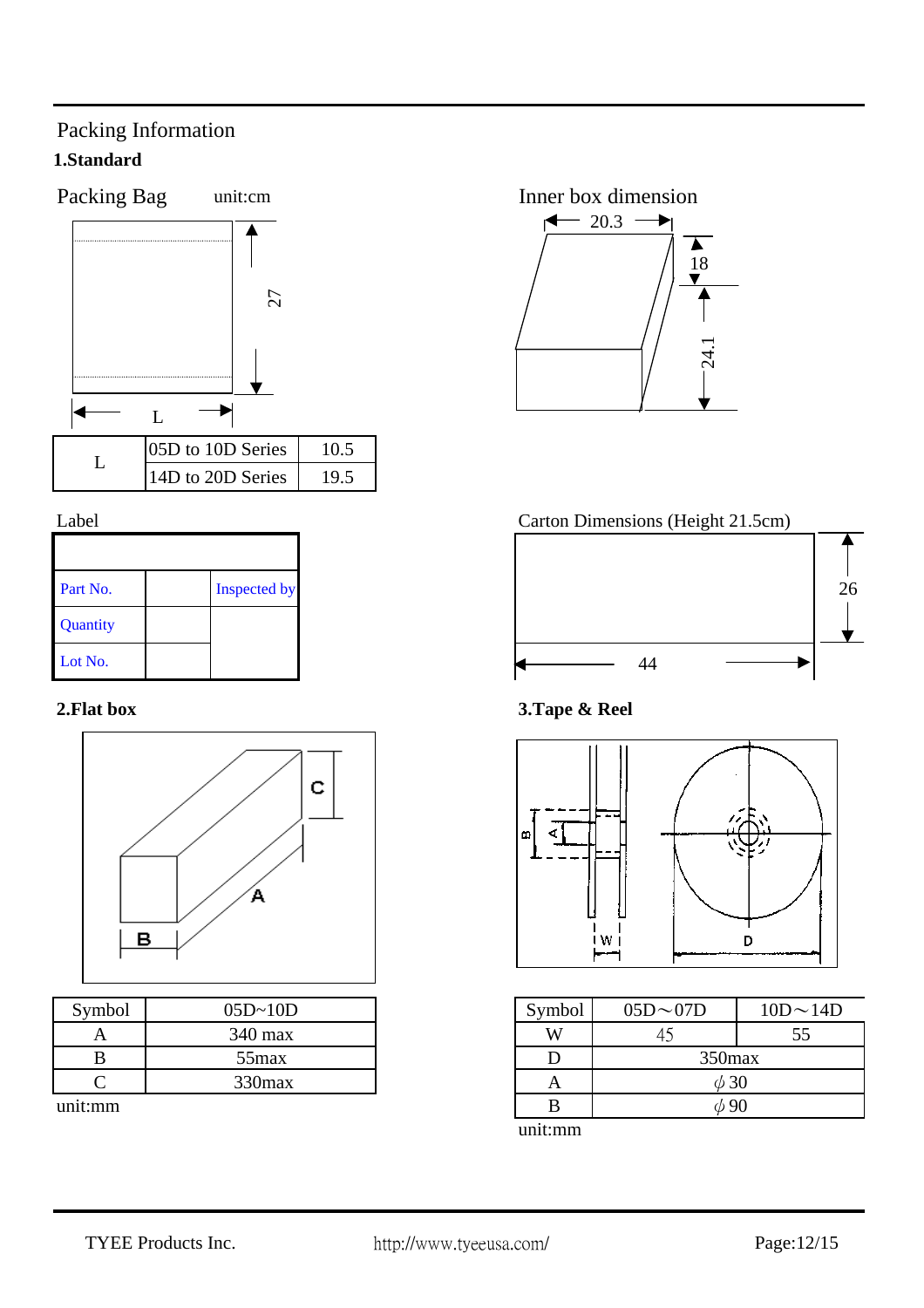|                                                |                                                                                                                                                                                                                                                                                                                                             | <b>Performance Characteristics (Electrical)</b>                                                                                                                                                                                                                                                                                                                                                                                                                                                                                                                                                                                                                                                        |                                                                 |  |
|------------------------------------------------|---------------------------------------------------------------------------------------------------------------------------------------------------------------------------------------------------------------------------------------------------------------------------------------------------------------------------------------------|--------------------------------------------------------------------------------------------------------------------------------------------------------------------------------------------------------------------------------------------------------------------------------------------------------------------------------------------------------------------------------------------------------------------------------------------------------------------------------------------------------------------------------------------------------------------------------------------------------------------------------------------------------------------------------------------------------|-----------------------------------------------------------------|--|
| Characteristics                                |                                                                                                                                                                                                                                                                                                                                             | Test Methods/Description                                                                                                                                                                                                                                                                                                                                                                                                                                                                                                                                                                                                                                                                               | Specifications                                                  |  |
| <b>Standard Test Condition</b>                 |                                                                                                                                                                                                                                                                                                                                             | Environmental conditions under which every measuring is done without<br>doubt on the measuring results. Unless specially specified, temperature,<br>relative humidity are 5 to 35 °C, 45 to 85 % RH.                                                                                                                                                                                                                                                                                                                                                                                                                                                                                                   |                                                                 |  |
| Varistor Voltage                               |                                                                                                                                                                                                                                                                                                                                             | The voltage between two terminals with the specified measuring current<br>CmA DC applied is called Vc or VcmA. The measurement shall be made<br>as fast as possible to avoid heat affection.                                                                                                                                                                                                                                                                                                                                                                                                                                                                                                           |                                                                 |  |
| Maximum Allowable Voltage                      |                                                                                                                                                                                                                                                                                                                                             | The maximum sinusoidal RMS voltage or maximum DC voltage that can be<br>applied continuously in the specified environmental temperature range.                                                                                                                                                                                                                                                                                                                                                                                                                                                                                                                                                         |                                                                 |  |
|                                                | The maximum voltage between two terminals with the specified standard<br>impulse current $(8/20 \ \mu s)$ illustrated below applied.<br><b>Crest value</b><br><sup>100</sup> 90<br>Clamping Voltage<br>Curret (%)<br>50<br>To meet the specified<br>$20 \,\mu s$<br>value<br>10<br>$8 \mu s$<br>$\mathbf 0$<br>Time<br><b>Impulse Width</b> |                                                                                                                                                                                                                                                                                                                                                                                                                                                                                                                                                                                                                                                                                                        |                                                                 |  |
| Rated Power                                    |                                                                                                                                                                                                                                                                                                                                             | The power that can be applied in the specified ambient temperature.                                                                                                                                                                                                                                                                                                                                                                                                                                                                                                                                                                                                                                    |                                                                 |  |
| Maximum Energy                                 |                                                                                                                                                                                                                                                                                                                                             | The maximum energy within the varistor voltage change of $\pm$ 10 % when<br>one impulse of 2 ms or 10/1000 $\mu$ s is applied.                                                                                                                                                                                                                                                                                                                                                                                                                                                                                                                                                                         |                                                                 |  |
| Maximum<br>peak Current<br>Withstanding        | 2 times                                                                                                                                                                                                                                                                                                                                     | The maximum current within the varistor voltage change of $\pm 10$ % with<br>the standard impulse current (8/20 $\mu$ s) applied two times with an interval of<br>5 minutes.                                                                                                                                                                                                                                                                                                                                                                                                                                                                                                                           |                                                                 |  |
| Surge<br>Current                               | 1 times                                                                                                                                                                                                                                                                                                                                     | The maximum current within the varistor voltage change of $\pm 10$ % with<br>the standard impulse current (8/20 $\mu$ s) applied one times.                                                                                                                                                                                                                                                                                                                                                                                                                                                                                                                                                            |                                                                 |  |
| Temperature Coefficient of<br>Varistor Voltage |                                                                                                                                                                                                                                                                                                                                             | Vc at 85 $\degree$ C — Vc at 25 $\degree$ C<br>$\times$ 100 ( %/ $\degree$ C )<br>Vc at 25 $\degree$ C                                                                                                                                                                                                                                                                                                                                                                                                                                                                                                                                                                                                 | $-0.05\%$ /°C max                                               |  |
| Capacitance                                    |                                                                                                                                                                                                                                                                                                                                             | Capacitance shall be measured at $1$ KHz $\pm$ 10 %, 1Vrms max.<br>OV bias and $20\pm2^{\circ}$ C                                                                                                                                                                                                                                                                                                                                                                                                                                                                                                                                                                                                      | To meet the specified<br>value                                  |  |
| Withstanding Voltage<br>(Body Insulation)      |                                                                                                                                                                                                                                                                                                                                             | The specified voltage shall be applied both terminals of the specimen<br>connected together and metal foil closely wrapped round its body for 1<br>minute. Electrical breakdown shall be examined.<br>Classification<br><b>Test Voltage</b><br>(Nominal varistor voltage)<br>(AC)<br>$V_{0.1 \text{ mA}}$ , $V_{1 \text{ mA}} \leq 330V$<br>1000 Vrms<br>$V_{0.1 \text{ mA}}$ , $V_{1 \text{ mA}} > 330V$<br>1500 Vrms                                                                                                                                                                                                                                                                                 | No breakdown                                                    |  |
|                                                |                                                                                                                                                                                                                                                                                                                                             |                                                                                                                                                                                                                                                                                                                                                                                                                                                                                                                                                                                                                                                                                                        |                                                                 |  |
| Impulse Life $(I)$                             |                                                                                                                                                                                                                                                                                                                                             | The change of Vc shall be measured after the impulse listed below<br>is applied 10000 times continuously with the interval of ten seconds at<br>room temperature.<br>05D180K to 05D680K<br>$0.5A(2 \text{ ms})$<br>5 Series<br>05D820K to 05D471K<br>20A $(8/20 \mu s)$<br>07D180K to 07D680K<br>$18A (8/20 \mu s)$<br>7 Series<br>07D820K to 07D471K<br>50A $(8/20 \,\mu s)$<br>10D180K to 10D680K<br>50A $(8/20 \,\mu s)$<br>10 Series<br>10D820K to 10D112K<br>100A $(8/20 \mu s)$<br>14D180K to 14D680K<br>75A $(8/20 \,\mu s)$<br>14 Series<br>14D820K to 14D182K<br>150A (8/20 $\mu$ s)<br>20D180K to 20D680K<br>120A $(8/20 \mu s)$<br>20 Series<br>20D820K to 20D182K<br>200A $(8/20 \,\mu s)$ | $\triangle$ V <sub>cmA</sub> / V <sub>cmA</sub> $\leq \pm 10\%$ |  |

Note: Varistor voltage change of forward direction shall be measured in the test of uni-pole surge life and DC load life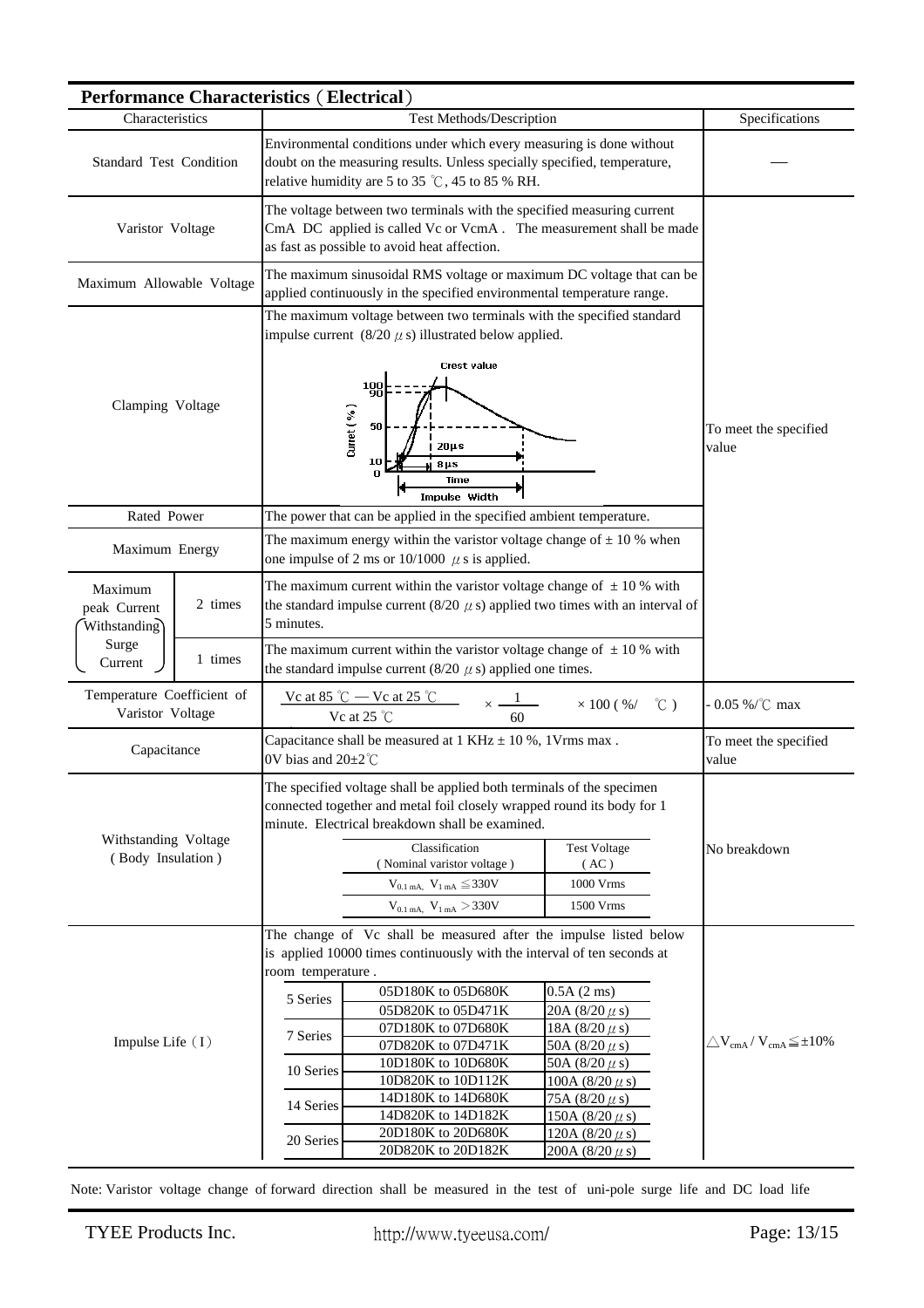| Characteristics     |           | Specifications                                                                                                                                                     |                       |                                    |  |  |
|---------------------|-----------|--------------------------------------------------------------------------------------------------------------------------------------------------------------------|-----------------------|------------------------------------|--|--|
|                     |           | The change of Vc shall be measured after the impulse listed below<br>is applied 100000 times continuously with the interval of ten seconds at<br>room temperature. |                       |                                    |  |  |
|                     | 5 Series  | 05D180K to 05D680K                                                                                                                                                 | $0.45A(2 \text{ ms})$ |                                    |  |  |
|                     |           | 05D820K to 05D471K                                                                                                                                                 | 14A $(8/20 \,\mu s)$  |                                    |  |  |
|                     | 7 Series  | 07D180K to 07D680K                                                                                                                                                 | 12A $(8/20 \mu s)$    |                                    |  |  |
| Impulse Life $(II)$ |           | 07D820K to 07D471K                                                                                                                                                 | 35A $(8/20 \mu s)$    | $\wedge$ VcmA/VcmA $\leq \pm 10\%$ |  |  |
|                     | 10 Series | 10D180K to 10D680K                                                                                                                                                 | 35A $(8/20 \mu s)$    |                                    |  |  |
|                     |           | 10D820K to 10D471K                                                                                                                                                 | 70A $(8/20 \mu s)$    |                                    |  |  |
|                     | 14 Series | 14D180K to 14D680K                                                                                                                                                 | 45A $(8/20 \mu s)$    |                                    |  |  |
|                     |           | 14D820K to 14D471K                                                                                                                                                 | 90A $(8/20 \mu s)$    |                                    |  |  |
|                     | 20 Series | 20D180K to 20D680K                                                                                                                                                 | 55A $(8/20 \mu s)$    |                                    |  |  |
|                     |           | 20D820K to 20D471K                                                                                                                                                 | 100A $(8/20 \mu s)$   |                                    |  |  |

Note: Varistor voltage change of forward direction shall be measured in the test of uni-pole surge life and DC load life

(Mechanical) Approximately 95% of the terminals shall be covered with solder uni-formly Resistance to Soldering Heat After each lead shall be dipped into a solder bath having a temperature  $260\pm5^{\circ}$  (3 series:  $250\pm5^{\circ}$ ) to a point 2.0 to 2.5 mm from the body of the unit, using shieldig board  $(t=1.5mm)$ , be held there for specified time (3series:  $3\pm 1$  s, 5 series:  $5\pm 1$  s and others:  $10\pm 1$  s), and then be stored at room temperature and humidity for 1 to 2 hours. The change of Vc and mechanical damages are examined. △VcmA/VcmA≦±5% No outstanding damage Vibration After repeadly applying a single harmonic vibration (amplitude: 0.75 mm) double amplitude:1.5mm with 1 minute vibration frequency cycles (10 Hz to 55 Hz to 10 Hz) to each of three perpendicular directions for 2 hours. Thereafter, the unit shall be visually examined. Solderadilty After dipping the terminals to a depth of approximately 3mm from the body in a soldering bath of  $235\pm5^{\circ}$  for  $2\pm0.5$  seconds, the terminal shall be visually examined. Robustness of Terminations (Bending) The unit shall be secured with its terminal kept vertical and the force specified below be applied in the axial direction. The terminal shall gradually be bent by  $90^\circ$  in one direction, then  $90^\circ$ in the opposite direction, and again back to the original position. The damage of the terminal shall be visually examined. Terminal diameter Force  $\emptyset$  0.6 mm 4.9 N (0.5Kgf) Ø 0.8 mm 4.9 N (0.5Kgf)  $\varnothing$  1.0 mm 9.8 N (1.0Kgf) Characteristics Test Methods Test Methods Specifications Robustness of Terminations (Tensile) After gradually applying the force specified below and keeping the unit fixed for the seconds, the terminal shall be visually examined for any damage. No outstanding damage Terminal diameter Force  $\emptyset$  0.6 mm 9.8 N (1.0Kgf)  $\emptyset$  0.8 mm 9.8 N (1.0Kgf)  $\emptyset$  1.0 mm 19.6 N (2.0Kgf)